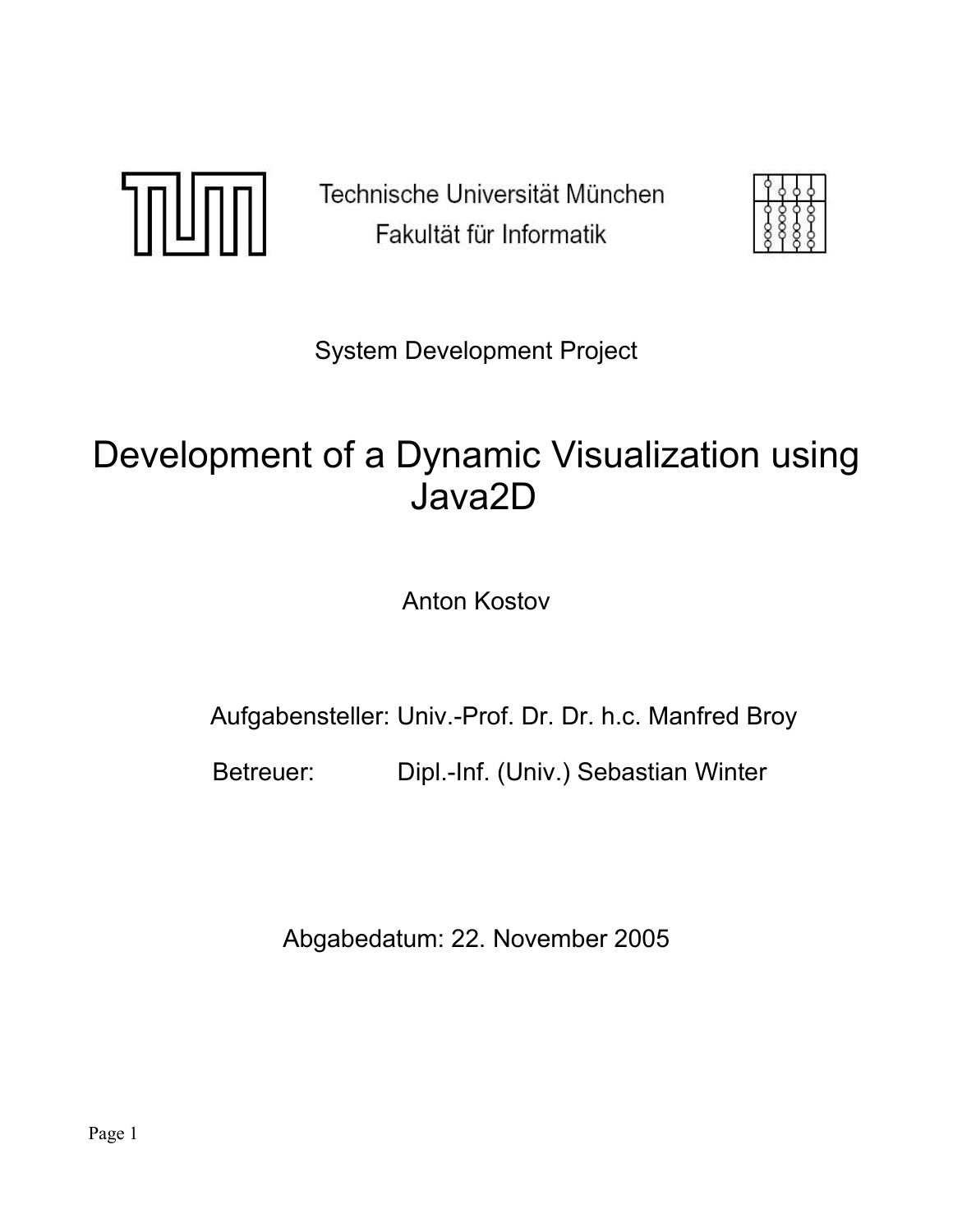#### **Abstract:**

The project goal was to develop a dynamical visualization of the great amount of information that a todays auto produces. The format and the presentation of this information are very important and one of the most used tools that help the driver is the Comboview which is usually placed in front of him and displays speed, rpm, oil consumption etc. To improve the interaction between the driver and the car such a tool was developed and integrated into the car-simulator developed from the Department for Ergonomics's (DfE) at the TUM. Different Comboview templates can be created easily using some graphical editor that have support for the SVG format like Illustrator and thus allowing us to build quickly different user interfaces and explore which is better suited. The project goals were to create such templates, build a viewer that can load them and dynamically update the displayed information and also to deploy it as a service into the car-simulator. The viewer can be used either standalone or as a part of the DWARF system and is based on Batik SVG project.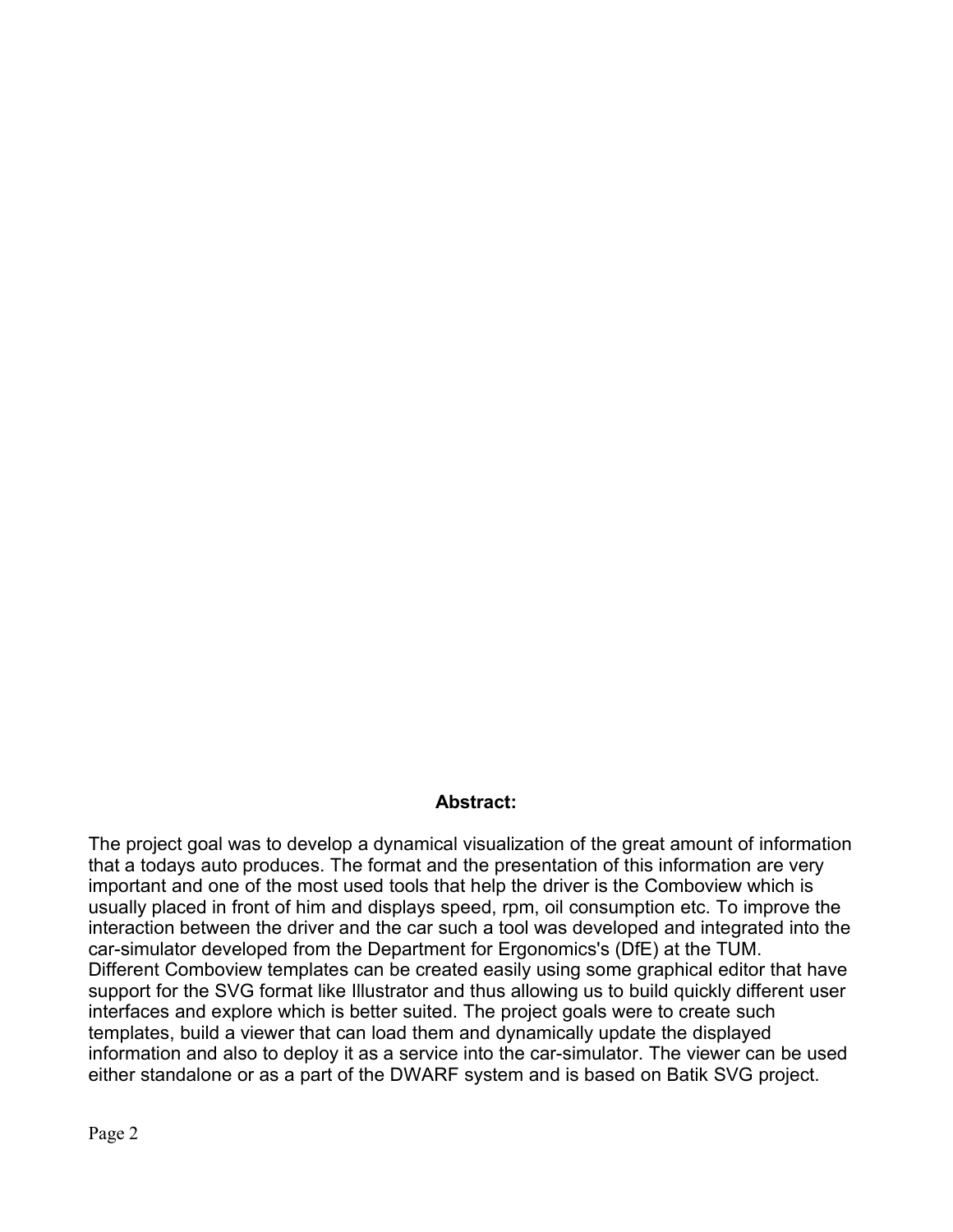## **Table of Contents**

| 8 Appendix. |  |
|-------------|--|
|             |  |
|             |  |
|             |  |
|             |  |
|             |  |
|             |  |
|             |  |
|             |  |
|             |  |
|             |  |
|             |  |
|             |  |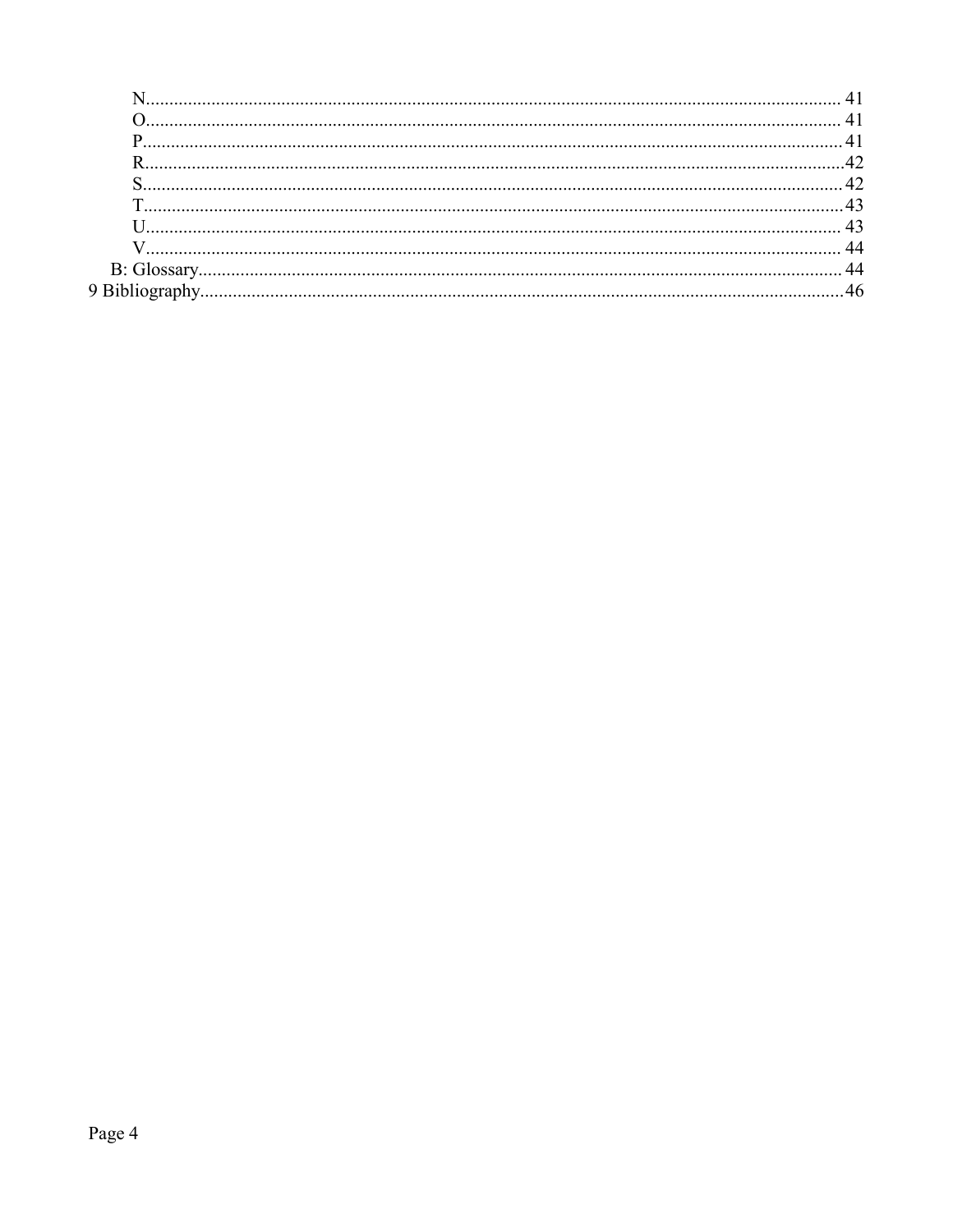## **1 Introduction**

### *1.1 Motivation*

Modern automobiles contain a wide variety of interactive accessories. Although these accessories are designed to enhance the driving experience, they can sometimes draw attention away from the real job behind the wheel, piloting the vehicle. While elaborate stereo systems, climate controls, and even cellular telephones can be used safely during most driving situations, in demanding situations these accessories can possibly become an untimely distraction. However, drivers have grown up with these accessories over time and are accustomed to using the systems found in automobiles today. They have also found a responsible way to manage these systems on their own, and in most situations, they do a good job.

But driver inattention is the most prevalent primary cause of collisions, accounting for an estimated 25-56% . To be able to assist drivers, we need to be able to collect real-time data on driver visual behavior, recognize what the driver is doing (contextual information such as maneuvers, actions, and states), predict what the driver would likely do next, and assist the driver (design an interface). The importance of context is underlined. This system design project tries to help in one of the most important problems in the design of a usable interface and for the dynamic interaction with the driver. This interface can be changed dynamically according the current context in which the driver is situated if we have some sort of driver disattention like talking to other person or not looking at the road thus missing a speed shield we have to update the current interface and to notify the driver and thus to improve the interaction between the machine and the person.

The TUMMIC project (Thoroughly User-centered Man-Machine-Interaction in Cars) is investigating lots of this issues and has build a car-simulator to be able to better explore them. Other important subjects that usually appear when we are talking about improving HMI in the cars are:

- **Rapid Prototyping**: developing new display-interaction-concepts for undeveloped technologies requires easy configurable solutions for evaluation
- **Concept Evaluation**: testing concept for acceptance and support for the driving task requires massive logging of time and task relevant data
- **Technology**: current Head-Up display technology is not capable of stereoscopic rendering. New hardware has to be developed and calibrated
- **Spatial Context**: spatial movement in vehicles requires knowledge about other vehicles and obstacles in the drivers environment
- **• Easier Navigations:** alternative methods for input like entering text or using touchscreen front panel to navigate quickly over the tasks that require immediately driver attention.

### *1.2 Goals of this work*

This SEP is inspired to solve some of this common problems and to allow quickly prototyping of new user interfaces, dynamically updating the information on the display according the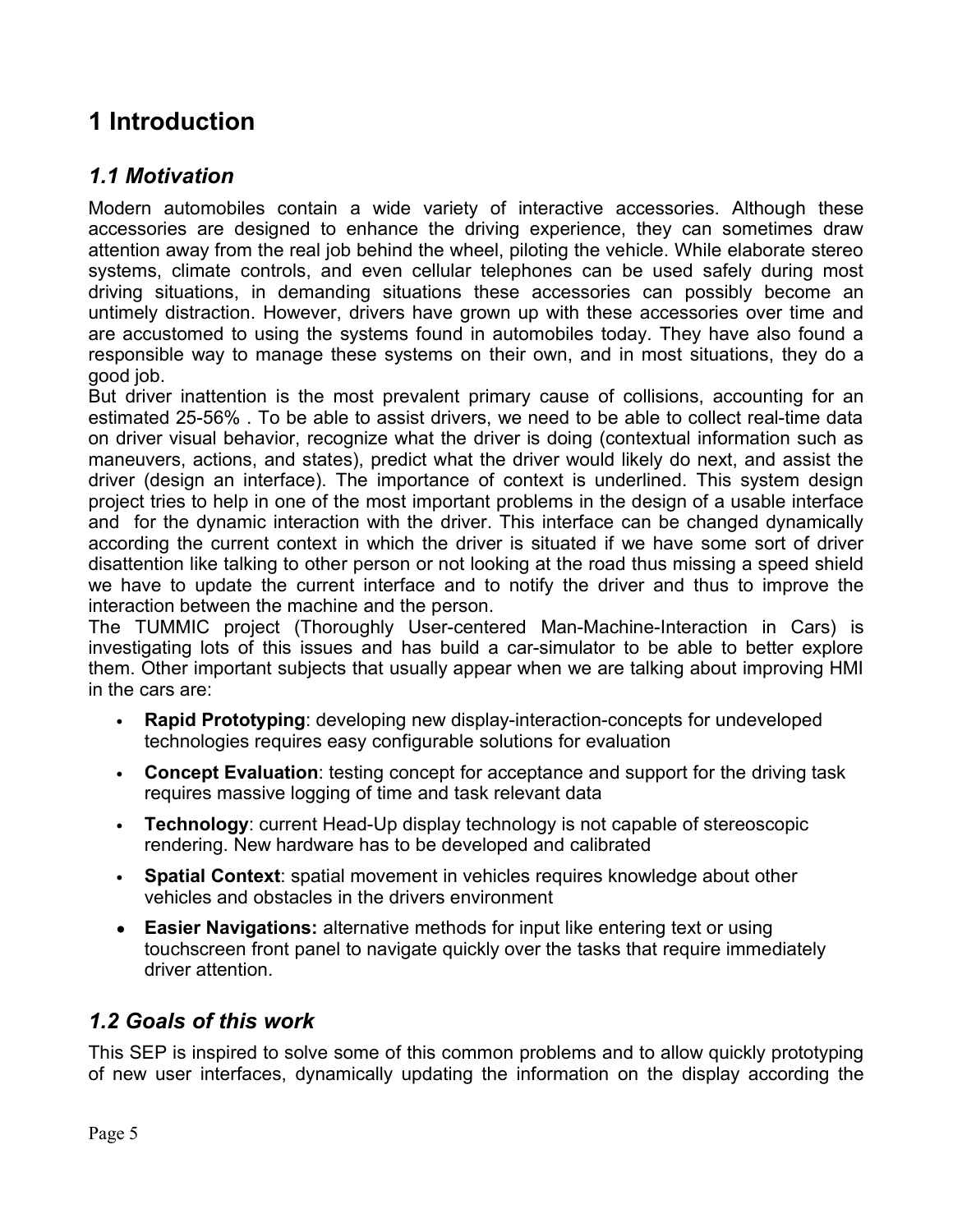current context, to allow easily handling alternative methods for navigation like entering text or using touchscreen displays.

During the development a Comboview control one of the most important tools that assist the driver was developed and integrated into the car-simulator and various templates for this panel were developed and tested. Also a concept was created for the easier developing of such rich view components and was successfully implemented. The principle actually is quite simple you create the desired user interface with your favorite graphics editor that support the SVG file format This can be done actually by anyone you do not have to be a graphics designer or 2D artist or have university diploma. Then group the elements according to the desired behavior that they have like speedometer, left or right knob or auto-pilot button, after that set unique Ids for every such element using any XML editor and write a simple wrapper using Java or Javascript that changes dynamically the desired values of the components.

## *1.3 Dwarf Overview*

The car-simulator is built on the top of DWARF so the following section gives a brief overview of the aspects relevant to creating the Comboview Service but before I can go on explaining the service, it is necessary to understand the basic concepts. For further reading, an in-depth discussion of DWARF can be found in [1, 7, 14].

A DWARF system consists of several cooperating services, located on different stationary or mobile computers. Each service has a set of needs and abilities, which describe how the service can communicate with other services. The most important property of a need or ability is the protocol that is used for communication. In addition, an arbitrary number of attributes can be defined which give more detailed information about what kind of data an ability provides or a need expects. To limit the selection of communication partners, predicates can be given, which the other service has to fulfill. When the supported communication protocols of a need and an ability match and all predicates are satisfied, the DWARF middleware dynamically connects the two services.

DWARF is designed for distributed applications, so this works across the network, but preference is given to local services. When new services are added to the system or existing ones are removed from it, the middleware reacts to these changes and adds or removes connections between services.The part of the DWARF middleware which is responsible for locating and connecting services is called the service manager. Usually one instance is running on each computer, acting on behalf of the local services and advertising them on the network.

### *1.4 SVG Overview*

The following section describes what SVG is and why it is very convenient to use it as for rich 2D templates. SVG stands for SVG = Scalable Vector Graphics and is an XML format for rich, interactive 2D graphics and is developed as a W3C activity that is supported by companies like Sun Microsystems, Adobe, Kodak, Nokia and many others. More and more major suppliers of graphic tools (e.g. Adobe Illustrator, Corel Draw, Together) make export to SVG possible. The last specification is SVG 1.1 from 4 January 2003 more info can be found at http://www.w3.org/TR/SVG/. The goal that SVG aims to follow is to be a rich interoperable graphics format for a wide range of applications and platforms there exists profiles for the desktop (SVG Full) and mobiles (SVG Tiny and SVG Basic).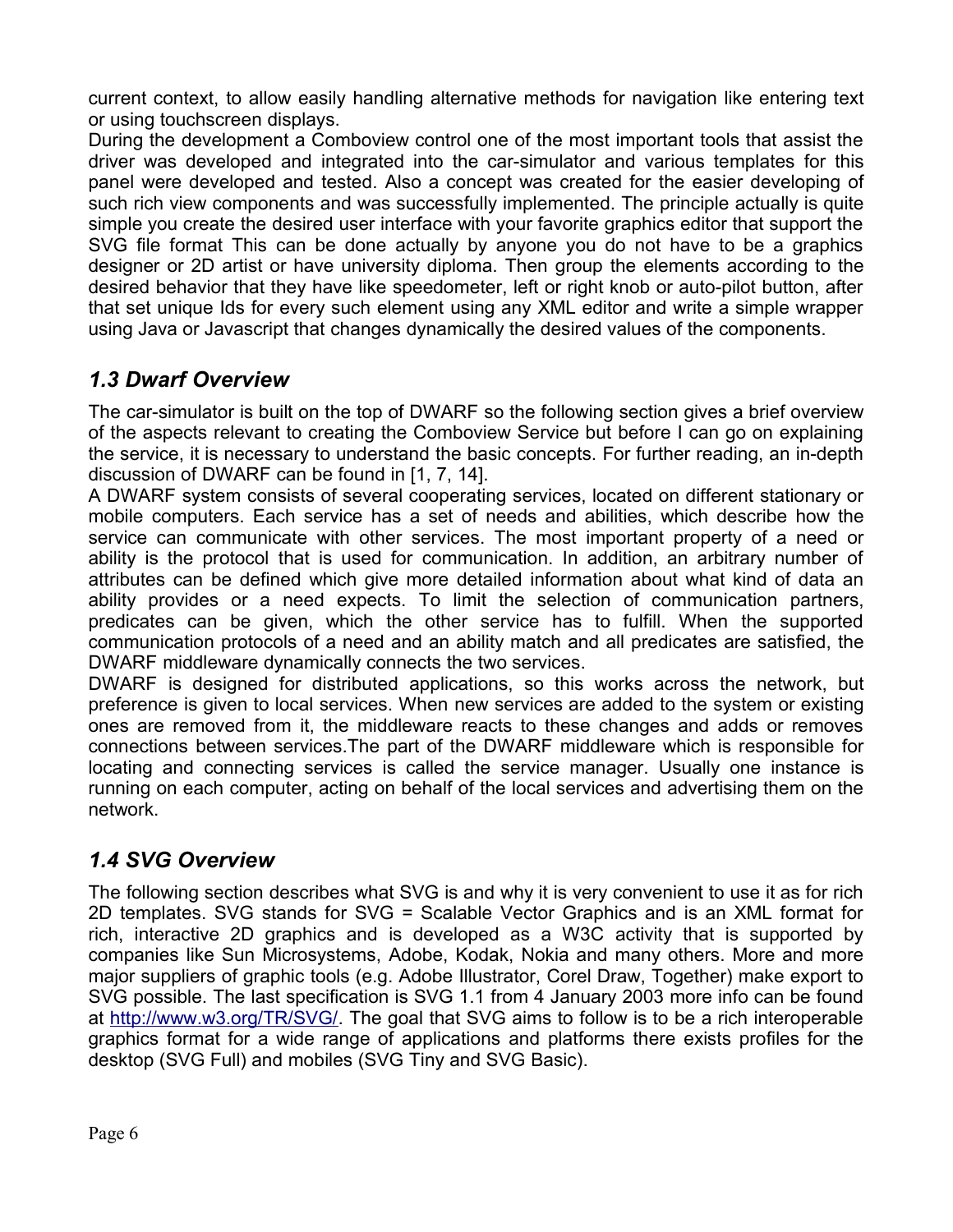SVG Key Features are:

- Basic and complex shapes
- Rich paint styles (gradients, patterns)
- Rich text
- Searchable and zoomable
- Opacity
- Filter effects
- Scripting and Animation for dynamic content
- Internationalization (i18n)

SVG is important because enhances the end-user's experience, reduces graphical content management cost is easy to generate and manipulate, blends well with other XML technologies and is useful for both client-side and server side and at last but not least SVG means extremely portable graphical data.

The world of SVG is an infinite canvas. The area of the canvas that the document intends to use is called the viewport. Its size is specified in the height and width attributes of the *<svg>* element. The units can be pixels (default), points, centimeters, millimeters, inches etc. Defines six basic shapes :

- **• circle :** displays a circle element
- **eclipse :** displays a eclipse element
- **• line :** display a line element
- **• rect :** displays a rectangular element
- **• polyline :** displays a series of lines with vertices at the specified points.
- **• polygon :** similar to polyline, but adds a line from the last point back to the first, creating a closed shape.

It has a standard text element and the the path element is the most flexible. It has one attribute d (for data). *<path d="M 40 60, L 10 60, L 40 30, Z, M 70 80, L 100 100"/>* .This sample means move to 40 60 then line to 10 60 ... .

SVG shares many of its styling properties with CSS (Cascading Style Sheets) and XSL. Thus makes it extremely easy to change the look and feel of the current template by just providing different values for the CSS style attributes. For a more detailed description for SVG please look further at the [11, 12, 16 , 18].

## *1.5 Batik Overview*

We just cannot go further without a small introduction in the used toolkit for rendering the SVG templates. Batik is a Java language SVG toolkit that started summer of 2000 and is supported by Sun Microsystems, Inc., Eastman Kodak Company, Koala team LOG, CSIRO. It aims to deliver a Java Language toolkit to help developers generate, create, manipulate, view and transform SVG content.

The Batik modules are of one of three types  $1.1$ :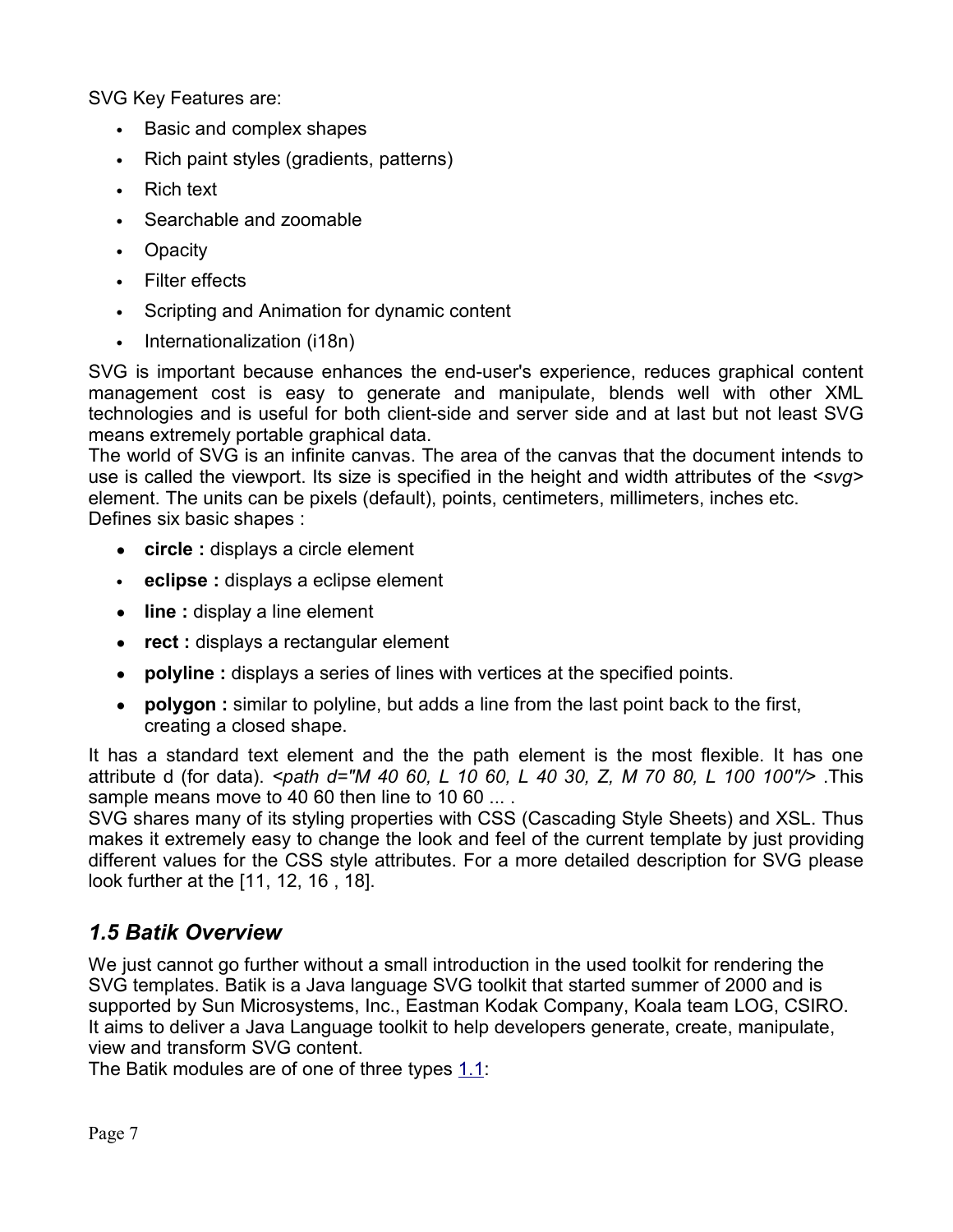- Application Modules
- Core Modules
- Low Level Modules



Figure 1.1: Batik Architecture

The Batik core modules are the heart of the Batik architecture and the ones used mainly and by us are

- **SVG Generator** is a modules which contains SVGCanvas2D that lets all Java technology applications easily convert their graphics to the SVG format, as easily as they draw to a screen or a printer, by leveraging the Java 2D API's extensible design.
- **SVG DOM** an implementation of the SVG DOM API defined in the SVG recommendation. It lets the programmer manipulate SVG documents in a Java program.
- **JSVGCanvas** is a UI component that can display SVG content and let the user interact with that content (zoom, pan, rotate, text selection, etc...)
- **Transcoder** is a module that provides a generic API for transcoding an input to an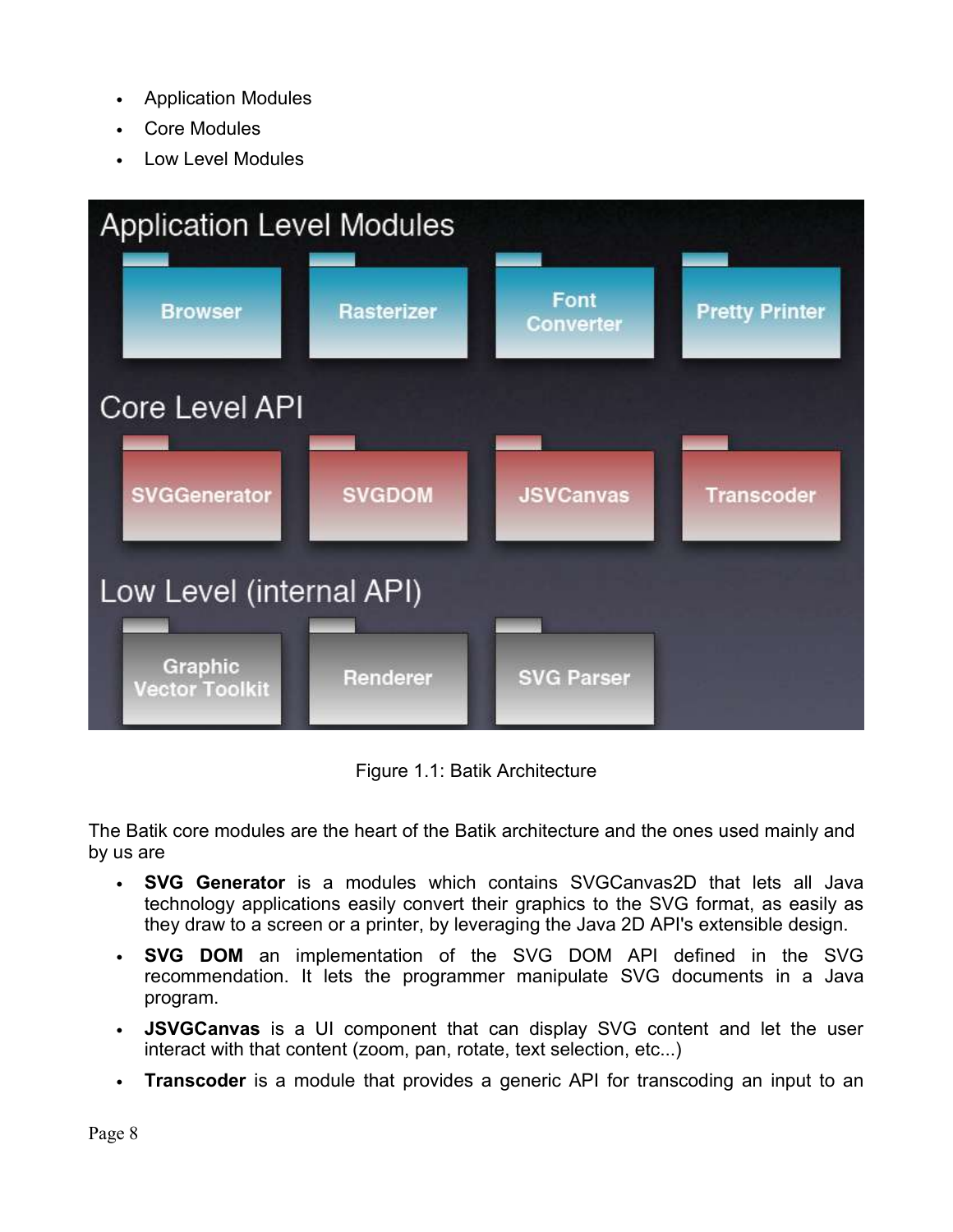output. This module transcodes an input stream or a document into a particular output format (e.g. conversion to jpeg).

And if you are curious about the license issues The Apache License allows you to download and use for free, also to modify and redistribute (even for commercial purposes) but does not guarantee anything else, and also provides legal protection for developers (IP and patent issues etc.) Just one restriction: You must state that you're using software created by the ASF.

### *1.6 Structure of the document*

The project documentation contains a nine chapters in total including one for introduction to the system one for used references and one for an appendix. The other six are summarized bellow:

- **Chapter 2** describes in details all the requirements for the dynamic display of such rich view components. The functionality of project was also described from the a user's perspective.
- **Chapter 3** gave an overview of the system design, we will see how the project is divided into into three subsystem and how the main design goals - extensibility performance, and reusability - are achieved. The actual implementation will be described also in this chapter.
- **Chapter 4** describes in details how to setup a working demo and to successfully deploy and start the service or the standalone application. Include all needed information and configuration parameters that can be usually set on the working environment.
- **Chapter 5** is important for everyone that wants to deploy extensions for the DWARF system or to create nifty SVG templates. A number of tools are described, and also how the special Comboview components are created like the speedometer or the oilmeter.
- **Chapter 6** focused on the future of Comboview tool. Despite of it's current usefulness, there still are many extensions which could make the project even more valuable. A number of additional features were proposed.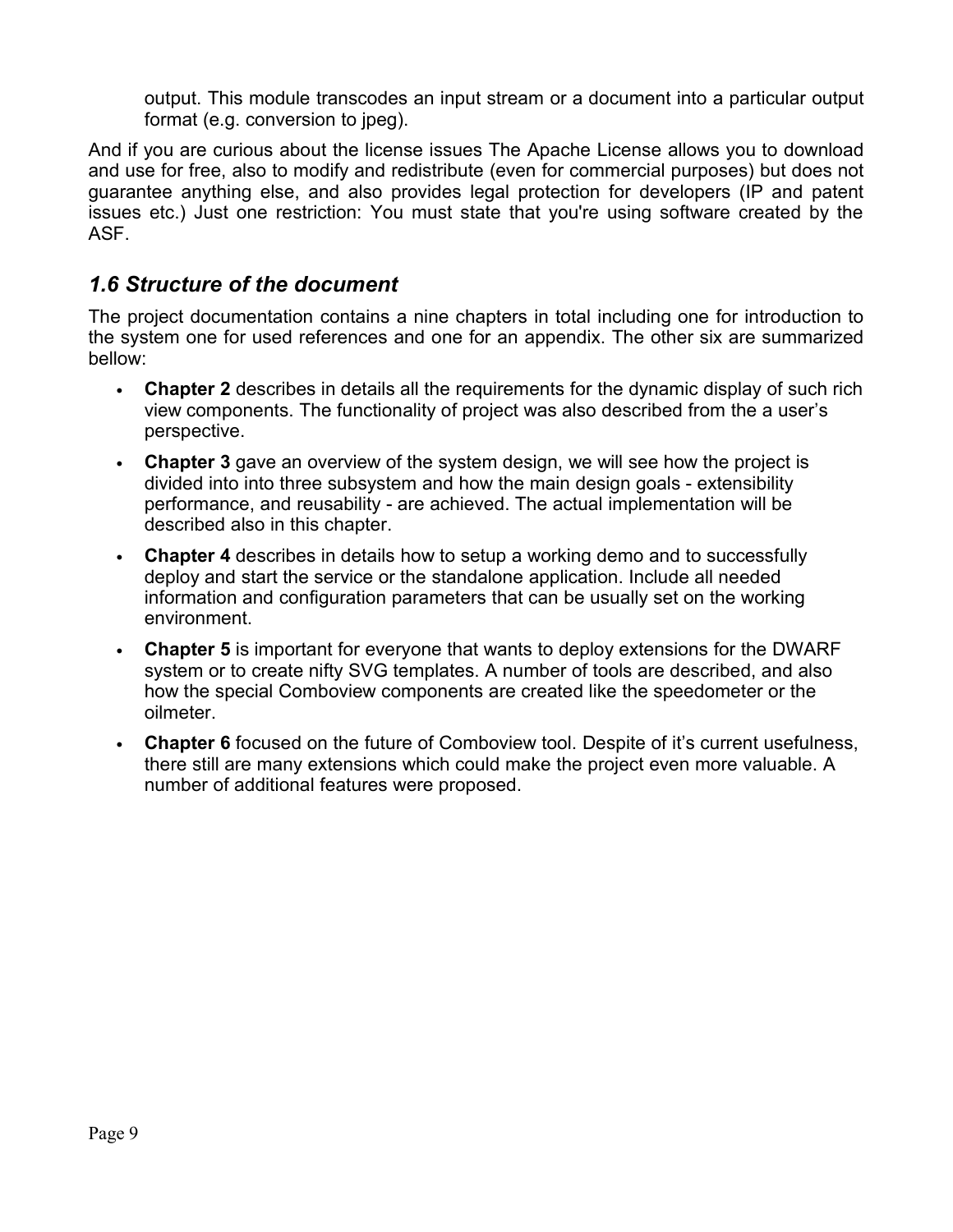## **2 Requirements for the dynamic visualization**

This chapter gives a more formal and more detailed description of the requirements for a dynamic visualization tool. The chapter's structure roughly follows the guidelines for Requirements Analysis Documents (RADs) given in [10]. Readers who are new to Comboview service, should read the section about functional requirements in order to get an overview of the functionality of the tool. If you want to learn how to use the service, reading the use cases is recommended as they show step-by-step how to operate the application and also reading the chapter about setting up the demo is highly recommended.

Some sample usage scenarios are also shown which were used in the created demonstrations of the project.



Figure 2.1: Initial Requirement

This is a picture of the initial requirement for the look that should be provided dynamically we achieve more that 95% compatibility with it :) someone may say that our looks more realistic.

## *2.1 Usage Scenarios*

Well there are two main usage scenarios of the project one is like a standalone application and the other one is like a service in the DWARF platform and usually deployed on the carsimulator device that controls the visualization of the front panel. In standalone mode one could be able to manually load a SVG template, display it on the screen, resize it dynamically update the data values on all text elements, hide or show given elements by their Ids, and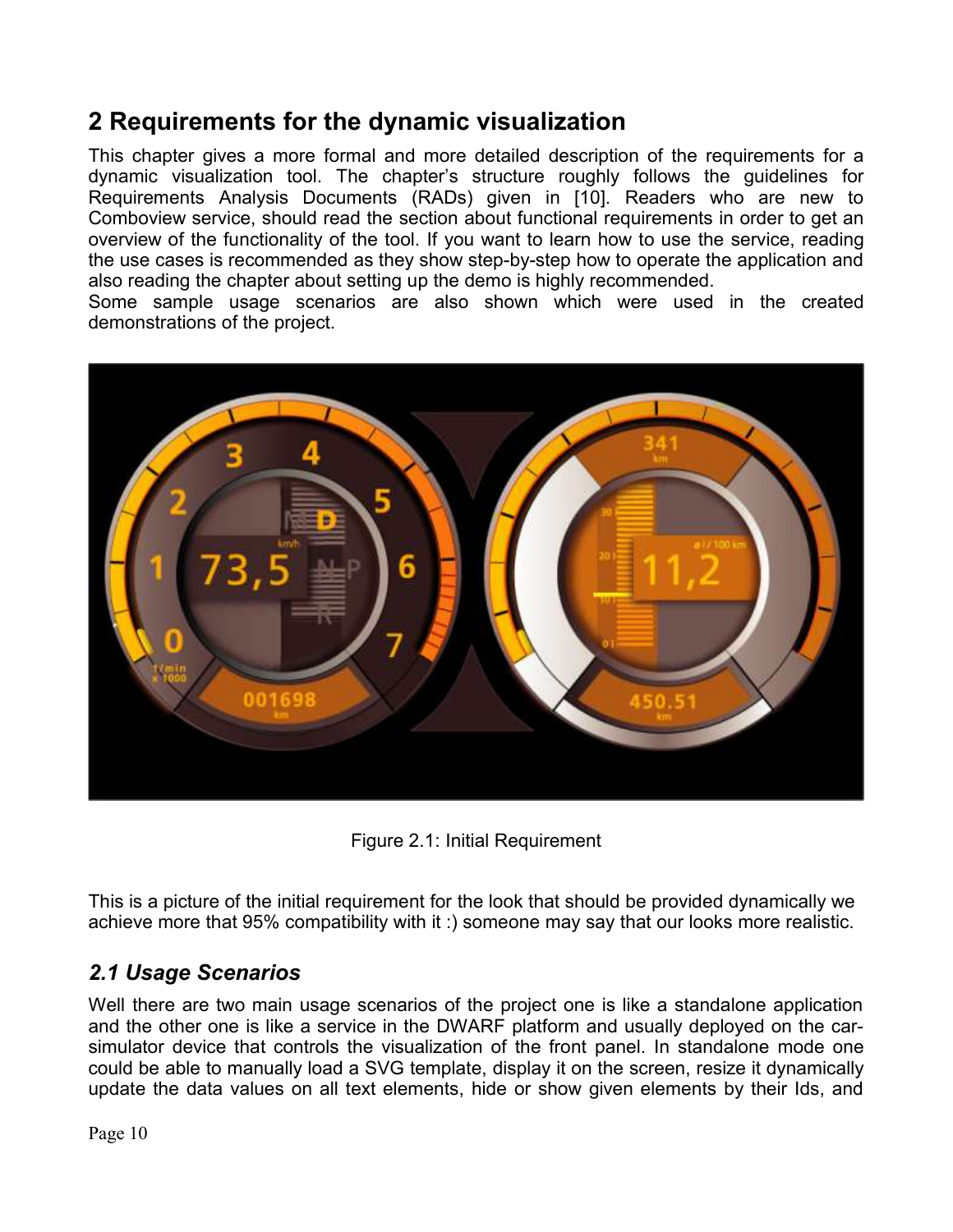modify the rpm values or the values for the oilmeter.

When deployed on the car-simulator the system should load the default template upon start, register it needs for events to the underlying DWARF system and update its view dynamically upon receiving events for the change in the state in some of the listened objects.

One other usage scenarios is creating such rich view 2D templates but it is something that is separate from the implementation and one can follow the available how-to in chapter five for further information. This last usage scenarios was not intended to be presented in the demonstration of the system although it was required to be created.

## *2.2 Functional Requirements*

The following sections give a high-level overview of the functionality of the ComboView tool.

- The graphic should be shown in 2D using Java.
- The display component should update its view dynamically from the underlying environment.
- At least one of the created templates has to look similar to the  $\underline{f}$  ig 2.1
- A generic speedometer, rpm meter and oil meter components have to be created with the ability to change their values dynamically.
- The system has to be integrated in the car-simulator at the Department for Ergonomics
- The view has to be created using vector graphics nor rasterized.
- A concept for creating such components has to be created.

## *2.3 Non Functional Requirements*

We know that the nonfunctional requirements describe user-visible aspects of the system that are not directly related with the functional behavior of the system. Here is a list of them that were relevant to this system.

- **Graphical User Interface** The user interface should be intuitive to use and provide a familiar "look and feel".
- **Response Time** All tasks should be done maximum quickly to avoid nerving flickering of the screen during repaints.
- **• Efficient** The system rendering algorithm has to be made efficient to update just the changed component and its children not the entire view and redundant events has to be removed from the queue not to force unwanted updates.
- **Extensibility** ComboView tool should be extensible, especially with respect to adding new components to the user interfaces and integrating more elements for communication with the driver. More extensions are proposed in chapter six.

## *2.4 Pseudo Requirements*

Pseudo requirements are requirements imposed by the client that restrict the implementation of the system.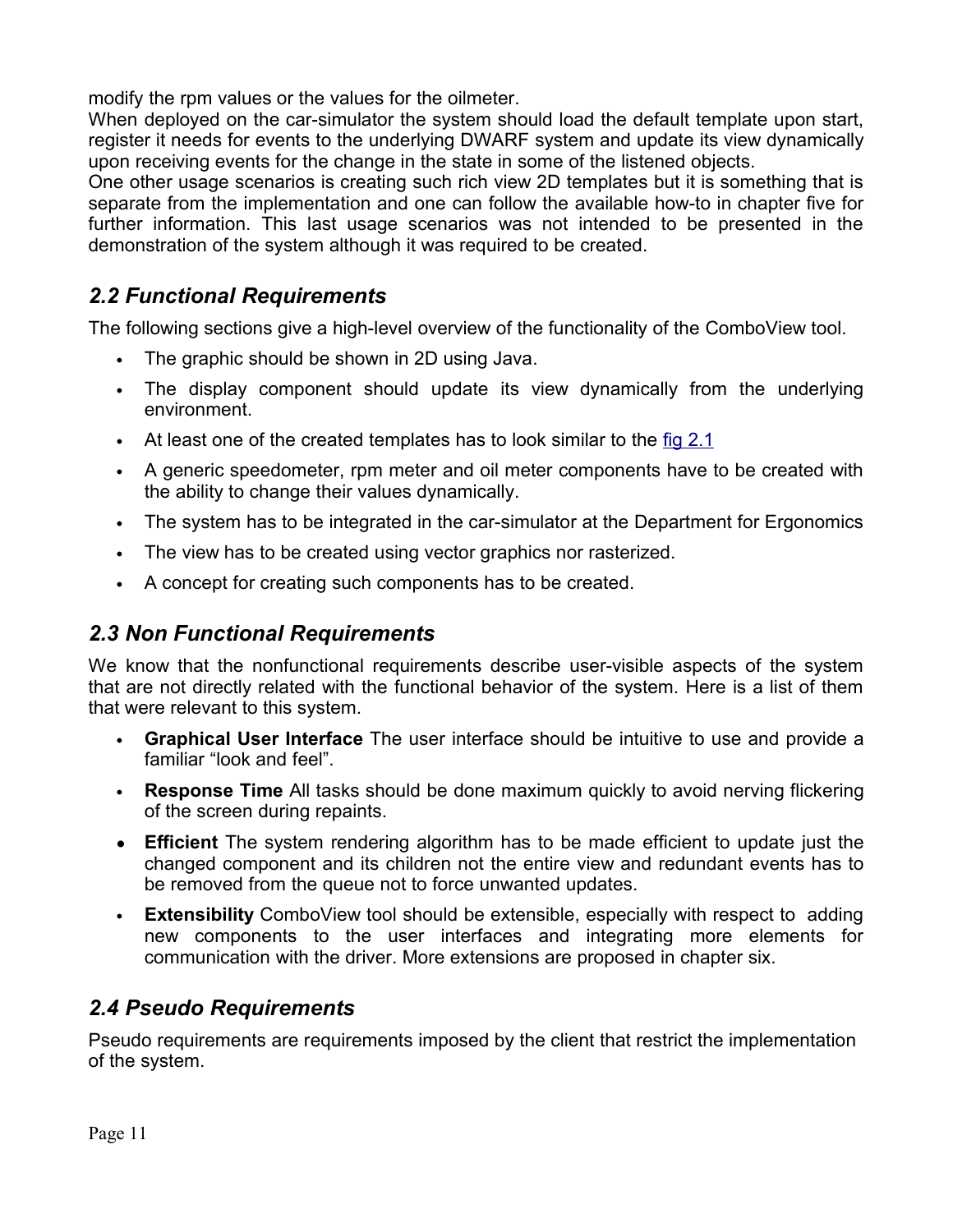The DWARF Software Environment The visualization tool must compile and run in the current DWARF software environment.

Therefore it must be compatible with the following software:

- $\cdot$  Linux 2.4
- GNU autotools (automake, autoconf)
- OmniORB

As hardware for the service the computer controlling the view of the front panel of the carsimulator has to be used which was P3 650 and had Windows 98 as an OS.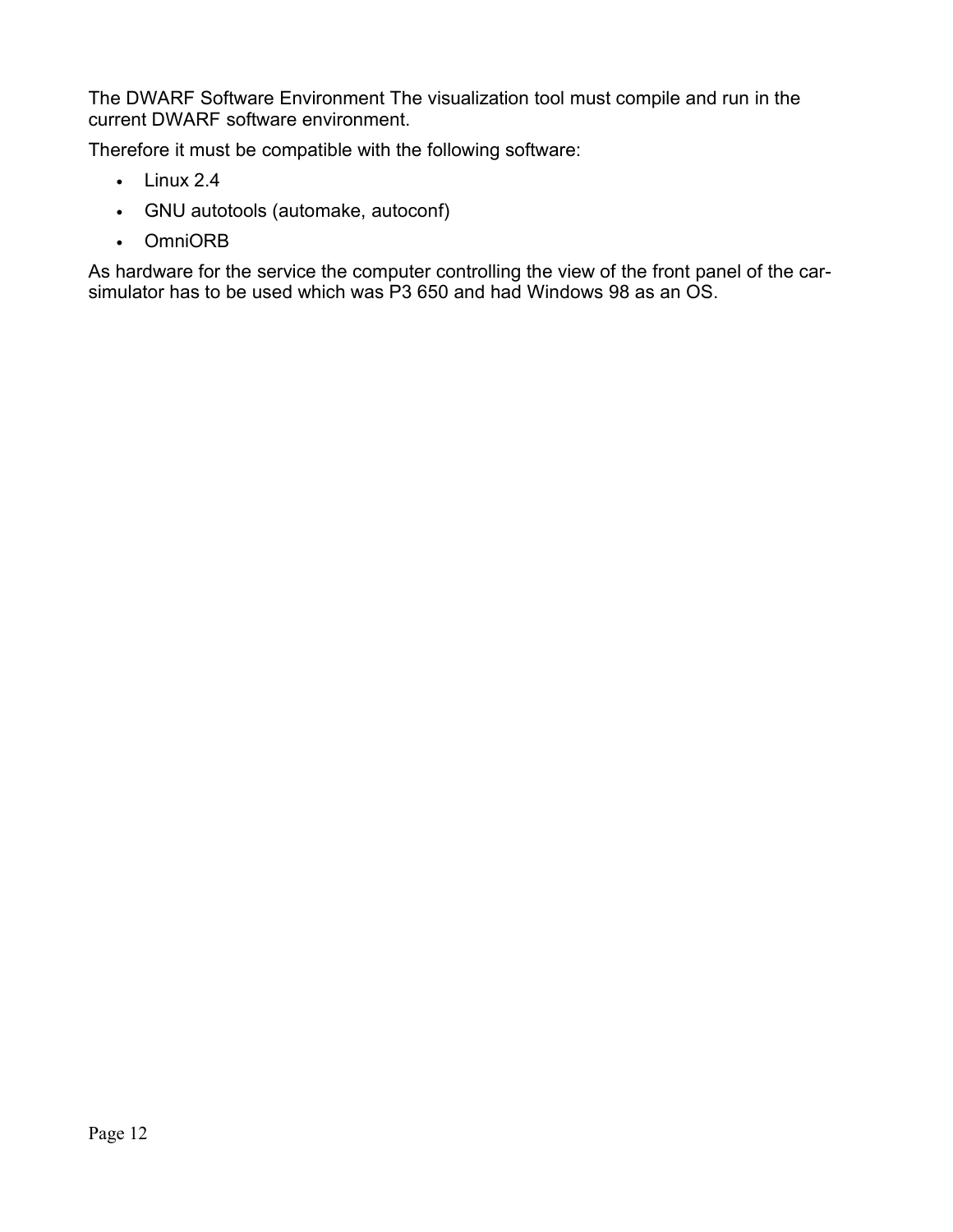## **3 Design and Implementation**

The purpose of this chapter is to give an overview over the structure of the application. It is mainly of interest for future developers who wish to extend and change the application. Here I will give general information about how to use the classes that the Comboview tool is made of. If you are interested in the exact signature of each method, you should have a look at the Javadoc that is available in appendix A. A full class and method documentation is extracted from the source in a nicely formatted and cross-referenced documentation which is available externally in HTML format. The chapter describes the classes of the three available subsystems. Classes that do not belong to a particular subsystem are described at the end of this chapter.

## *3.1 Design Goals*

**Reusable components:** all components of project should work independently of each other, so they can be reused easily in future projects. This also results in a clean design with clear responsibilities.

**Extensibility** the Comboview should be extensible, especially with respect to the extensions proposed in chapter 6.

**Compatibility with DWARF:** the Comboview tool must work together with the middleware and existing DWARF services.

**Performance:** the visualization of the dynamically generated data has to be very quick almost a game like performance is required at least 20 Frames per second are needed for a smooth change between the states.

### *3.1 Class Design*

The system consist of three components the first is responsibilities for the integration of the tool into the DWARF and is called DWARF System Integrator, the second one responsible for the visualization of the created Comboview templates is called Template Viewer and the last one but not for importance is the component responsible for the dynamic modification of the loaded templates is the Template Updater.

#### **Dwarf System Integrator:**

Consist of two classes they register the component as a service to the DWARF platform , start and stop the service upon request, keep log of the current executed operations and their status, dispatch the received events to the registered listeners.

The class ComboViewDataReceiver fig 3.1 is who is actually listening to the needed events from the DWARF system and is doing the dispatcher work. The class diagram can be seen beyond and the full javadoc at the end of the document in the Appendix A.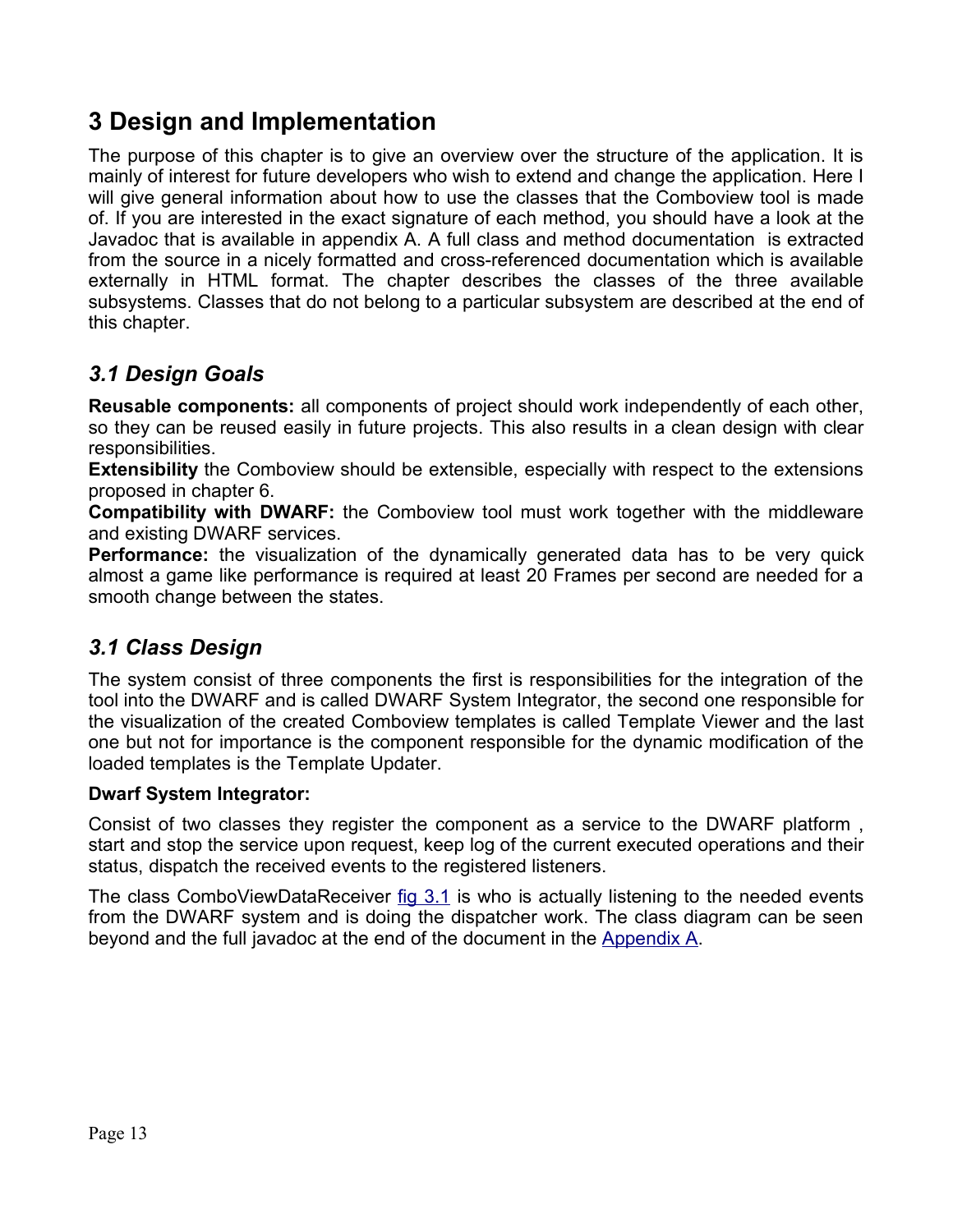

Figure 3.1: Class ComboViewDataReceiver

The class ComboViewService fig 3.2 is the start entry point of the service it is used to register the ComboView service to the DWARF service manager to initialize the other subsystems used for the visualization and updating the content, to register all the listeners for the needed events queues and to administer the execution of the service.



Figure 3.2: Class ComboViewService

#### **Template Viewer:**

This module is responsible for the loading and rendering of the SVG templates either from the filesystem or the classpath. It communicates directly with the Batik API for rendering and can be extended to handle specific input devices and controls. It handles everything that has to do with the UI visualization, configuration, calibrating of the display and relays on the update module to change its state dynamically.

The ComboView class fig 3.3 is relevant to the loading and rendering of the SVG templates it does not depend on any specific format of the file can be used as a generic SVG browser and may show either dynamic or static content, it may handle also mouse or keyboard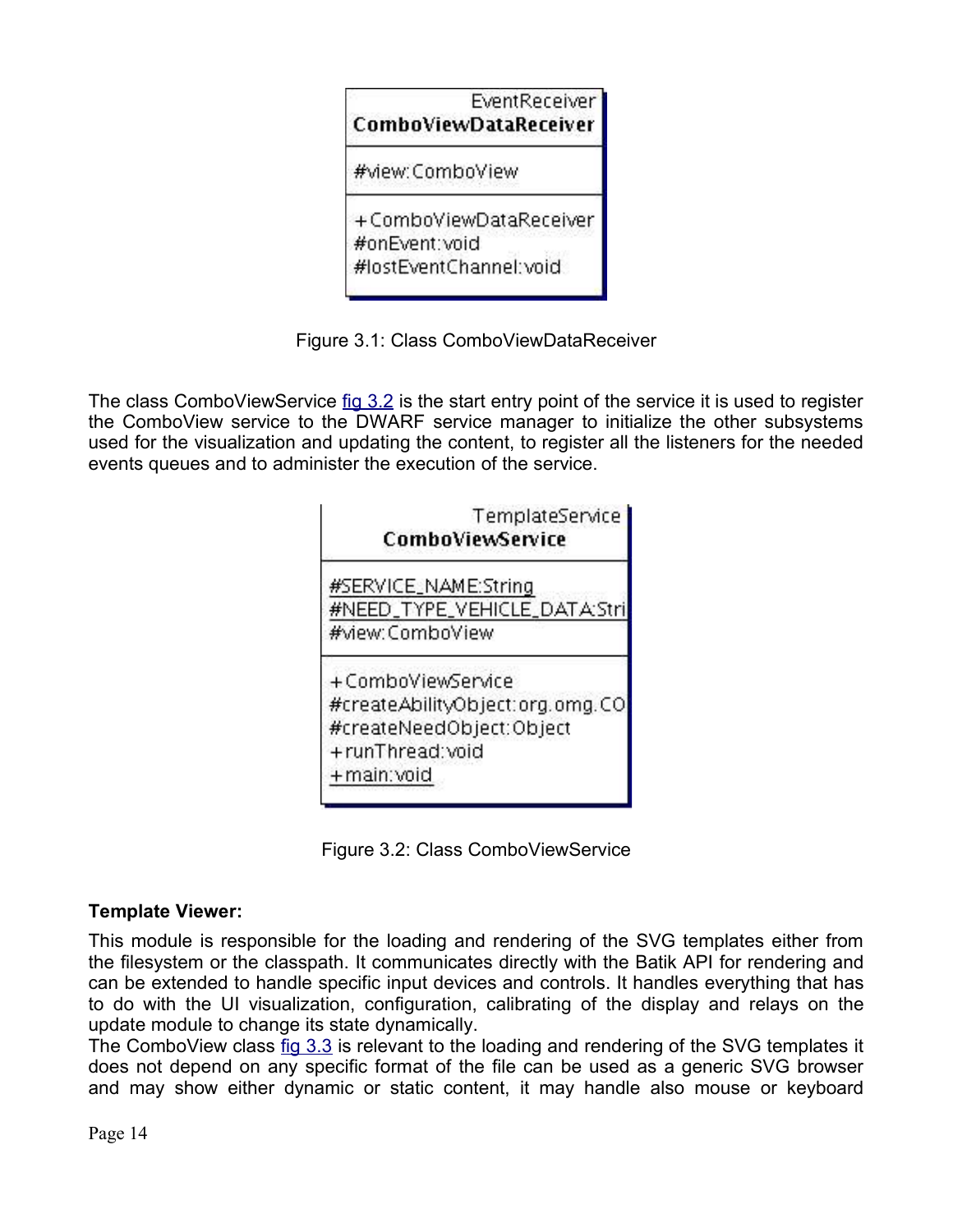interaction with the users and support drag & drop. It depends actually on a JSVGCanvas instance to handle most of the jobs done. The actual work for loading and rendering a SVG template is summarized briefly here. After creating a JSVGCanvas instance the setURI() method is called with a URI of the SVG document to load. If the URI is valid the loadSVGDocument() method of the JSVGComponent class is called with the URI. In the loadSVGDocument() method all document processing for the current document is stopped, and then a DocumentLoader and SVGDocumentLoader are created. The SVGDocumentLoader handles the firing of document loading events and the DocumentLoader uses a SAXSVGDocumentFactory to create a SVGDocument instance. The SAXSVGDocumentFactory in turn relies on a SAXDocumentFactory to parse the SVG data referenced by the given URI. The JSVGCanvas relies on the SVGDocumentLoaderListener, GVTTreeBuilderListener, and SVGLoadEventDispatcherListener listeners that are added in the JSVGComponent constructor in order to know what is going on with the loading, building, and rendering of the SVGDocument. The listeners are implemented in the JGVTComponent.Listener and JSVGComponent.SVGListener classes. When the document has finished being loaded and parsed the setSVGDocument() method of the JSVGComponent class is called, which then calls the installSVGDocument() method in the same class. The installSVGDocument() method:

- 1. Gets rid of any resources from the previous document (if any)
- 2. Create a new BridgeContext to associate the SVG DOM and the GVT tree
- 3. Configures the component and BridgeContext instance based on the document state (ALWAYS\_STATIC, ALWAYS\_DYNAMIC, ALWAYS\_INTERACTIVE, AUTODETECT)
- 4. Creates a GVTTreeBuilder with the SVGDocument and BridgeContext
- 5. Initializes event handling for mouse and keyboard events

When the GVTTreeBuilder is done building the GVT tree the JSVGComponent performs some additional configuration so that dynamic documents work correctly, and then calls the scheduleGVTRendering() method of the JGVTComponent class. The scheduleGVTRendering() method calls the renderGVTTree() method of the same class and:

- 1. Sets the size of the visible rect to be the size of the component
- 2. Creates either a static or dynamic image rendered based on the document state ( StaticRenderer or DynamicRenderer)
- 3. Finds the inverse of the rendering transform, which is set to the identity matrix
- 4. Creates a shape by transforming the rectangle found in step 1 with the matrix from step 3
- 5. Creates a GVTTreeRenderer and starts the rendering thread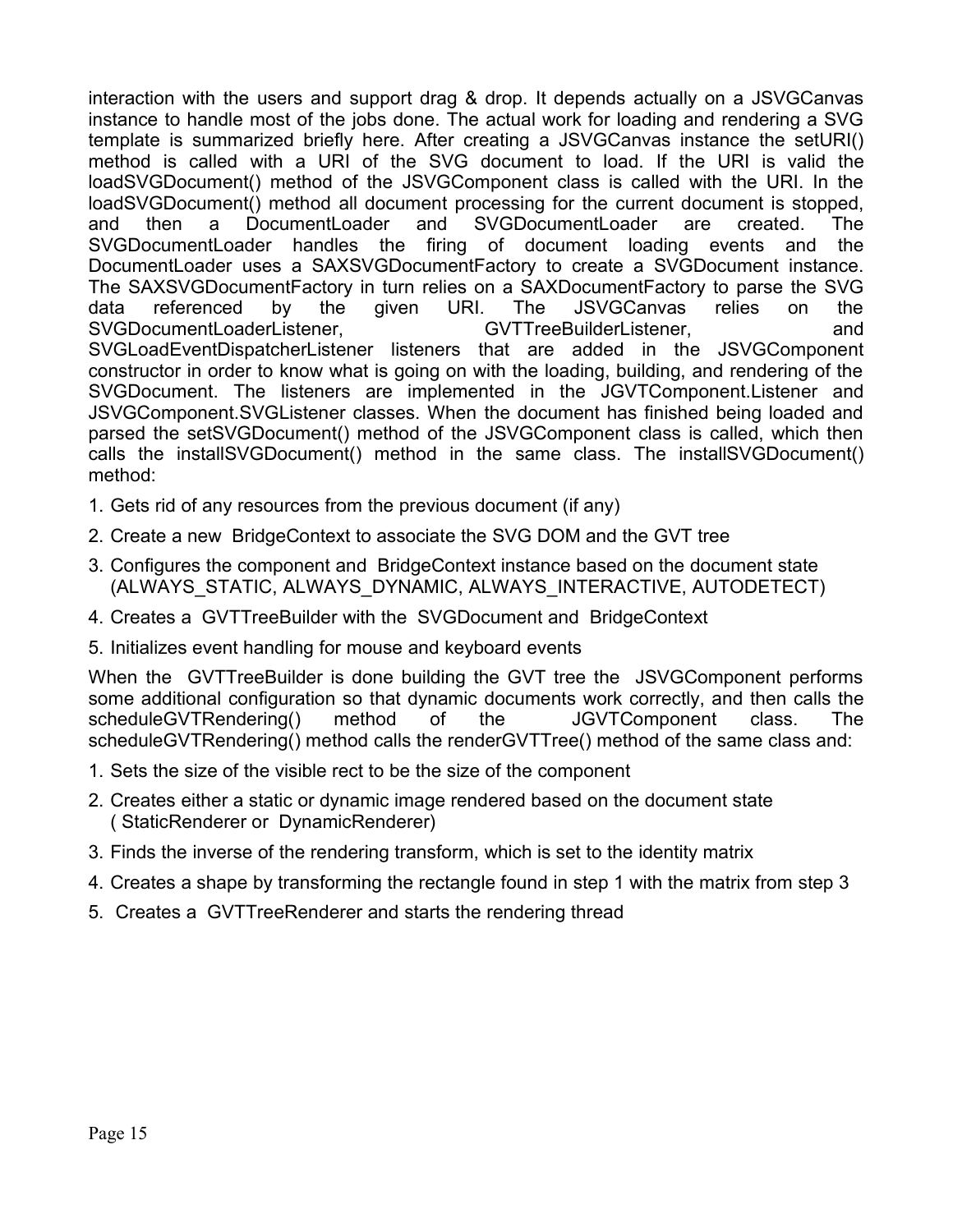| ComboView                   |  |  |  |  |
|-----------------------------|--|--|--|--|
| +COMBO_TEMPLATE:String      |  |  |  |  |
| +SPEED_ID:String            |  |  |  |  |
| +RPM_ID:String              |  |  |  |  |
| #HI_RES_MODES:DisplayMode[] |  |  |  |  |
| +TEMPLATE_BACKGROUND:Colo   |  |  |  |  |
| +ESCAPE_KEY_CODE:int        |  |  |  |  |
| +MAX_ARC:int                |  |  |  |  |
| +MAX_RPM:int                |  |  |  |  |
| #svgCanvas: JSVGCanvas      |  |  |  |  |
| #screen:ScreenManager       |  |  |  |  |
| #stopGeneration:boolean     |  |  |  |  |
| +updateModel:void           |  |  |  |  |
| + init: void                |  |  |  |  |
| +updateSpeed:void           |  |  |  |  |
| +updateRPM:void             |  |  |  |  |
| +stop:void                  |  |  |  |  |
| #formatSpeed:String         |  |  |  |  |
| #formatRPM:String           |  |  |  |  |
| -initScreenResolution:void  |  |  |  |  |
| #loadTemplate:void          |  |  |  |  |
| #initGUI:void               |  |  |  |  |
| +main:void                  |  |  |  |  |

Figure 3.3: Class ComboView

SVGLoader fig 3.4 is the main entry point for the standalone application, it starts with a empty frame and a button Load which displays a File Selection Dialog and after a proper template is selected a Comboview element is created associated with the selected file and integrated into the empty frame and also a GUI that allows to change dynamically the loaded document is created and displayed for use to the user. This data modification dialog relies on the update module to apply the needed modification made by the user and to update the Comboview display appropriately. For more details please refer to the chapter four which describes the functionality of the application and provides screenshots and to the included Javadoc in Appendix A.

The last class from this module is the ScreenManager fig 3.5 which is responsible for the configuration, entering and exiting the fullscreen mode. It can be used either as a part of this module or standalone to allow a given JFrame to be displayed in fullscreen mode or normal mode.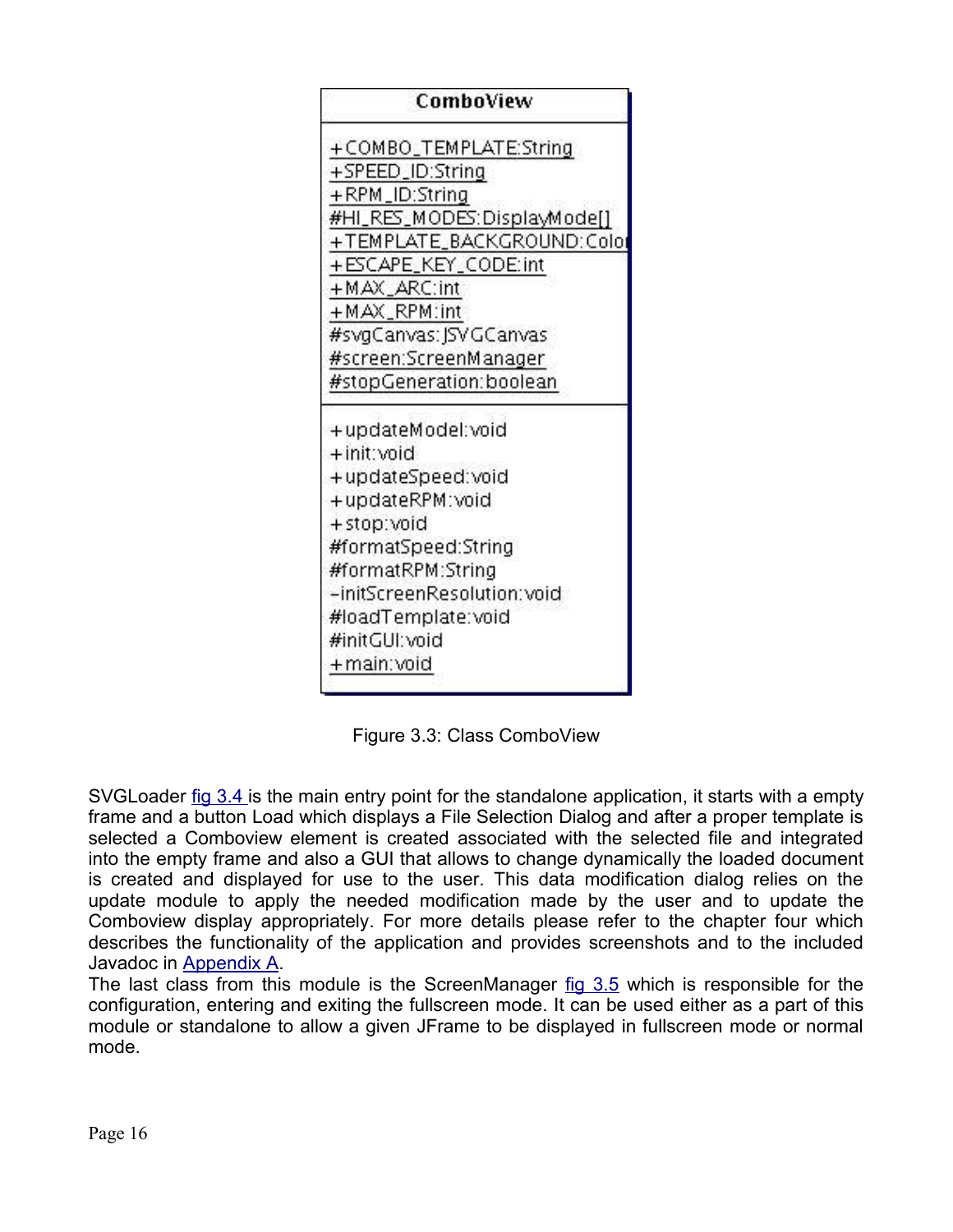| SVGLoader                      |  |  |
|--------------------------------|--|--|
| #frame: JFrame                 |  |  |
| #button: JButton               |  |  |
| #label: JLabel                 |  |  |
| #svgCanvas: JSVGCanvas         |  |  |
| -loggerInit:boolean            |  |  |
| +initLogger:void               |  |  |
| +main:void                     |  |  |
| +SVGLoader                     |  |  |
| + createComponents: JComponent |  |  |

Figure 3.4: Class SVGLoader

Please note that this class is extensively tested on windows and some Linux platforms but the usage of it may bring some side effects especially if you are not using the latest jdks like 1.5+ that have support for OpenGL Java2D.



Figure 3.5: Class ScreenManager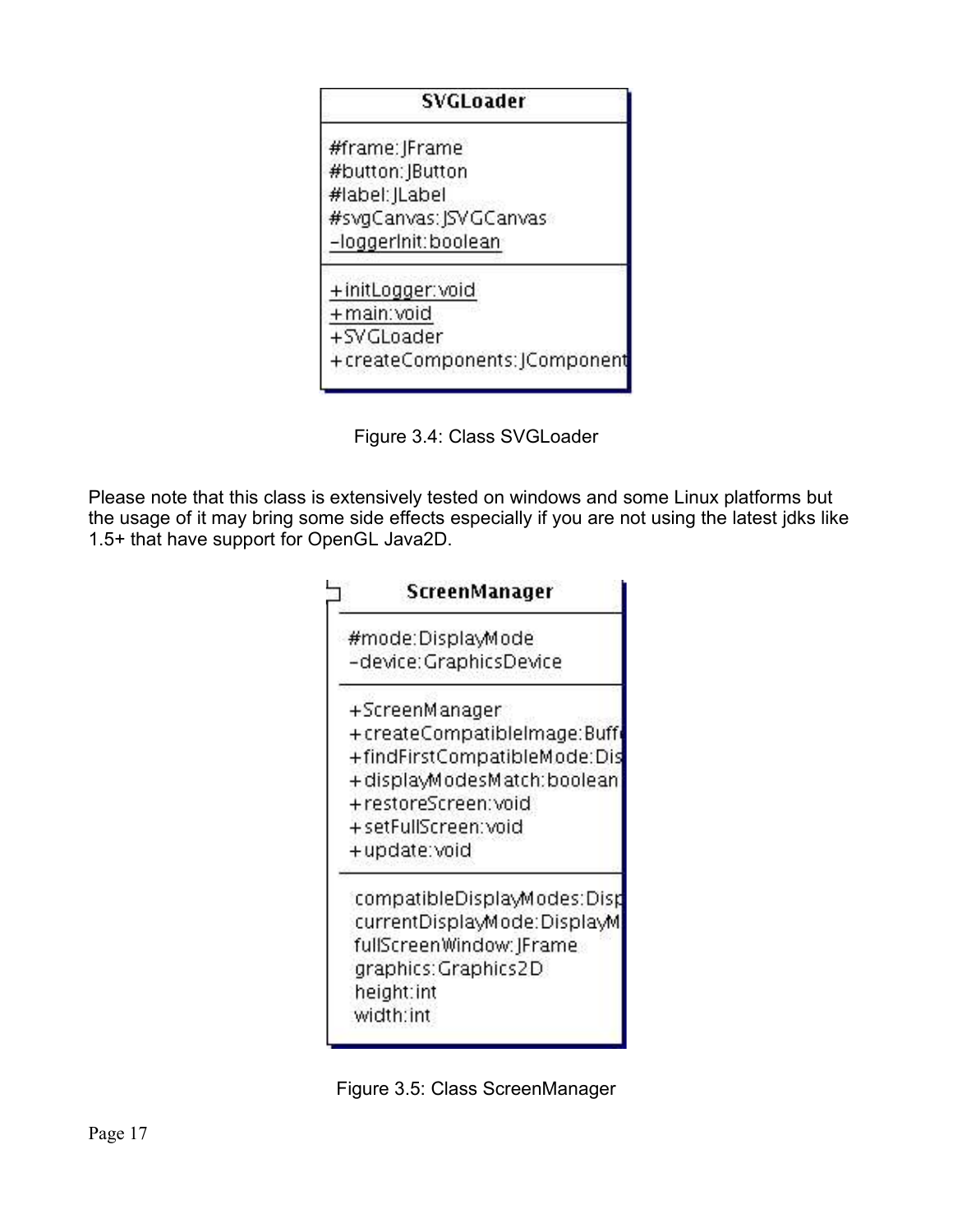#### **Template Updater:**

This module is responsible for the updates made on the loaded SVG DOM tree and its task are done by the two classed SVGDomUtil fig 3.6 and G2DUtil. The first one has built in methods for scheduling and update in the Batik rendering system, change attributes to elements given by their Ids like toggle visibility, change text, change position, change font attributes etc. It has convenient functions that can be called everywhere from the code and update any loaded SVG DOM model. Also exist support for the ComboView specific components like the oilmeter, rpm indicators, etc. It defines also some useful constants that are used in other parts of the system.

| SVGDomUtil                                                                                                                                                                                                                                                                                                                                                        |  |  |  |  |
|-------------------------------------------------------------------------------------------------------------------------------------------------------------------------------------------------------------------------------------------------------------------------------------------------------------------------------------------------------------------|--|--|--|--|
| +MAX_SPEED:int<br>+MAX_RPM:int<br>+ MAX_DECIMAL:int<br>+STARTING_ANGLE:int<br>+VISIBILITY_NAME:String                                                                                                                                                                                                                                                             |  |  |  |  |
| +POINTS_NAME:String<br>+VISIBILITY_VALUE_VISIBLE:String<br>+VISIBILITY_VALUE_HIDDEN:String<br>-log:Logger                                                                                                                                                                                                                                                         |  |  |  |  |
| +scheduleUpdate:void<br>+generateRandomSpeed:String<br>+generateRandomRPM:String<br>+getAllIDs:String[]<br>+ changeText: Runnable<br>+dumpProperties:Runnable<br>+toggleVisibility.Runnable<br>+ changeYToPosition: Runnable<br>+setFontFamily Runnable<br>+ changeAngle: Runnable<br>+translate:void<br>+rotate:void<br>+ constructSVGArc:String<br>-swap:String |  |  |  |  |

Figure 3.6: Class SVGDomUtil

The G2DUtil class is full of utility functions that help greatly when working directly with the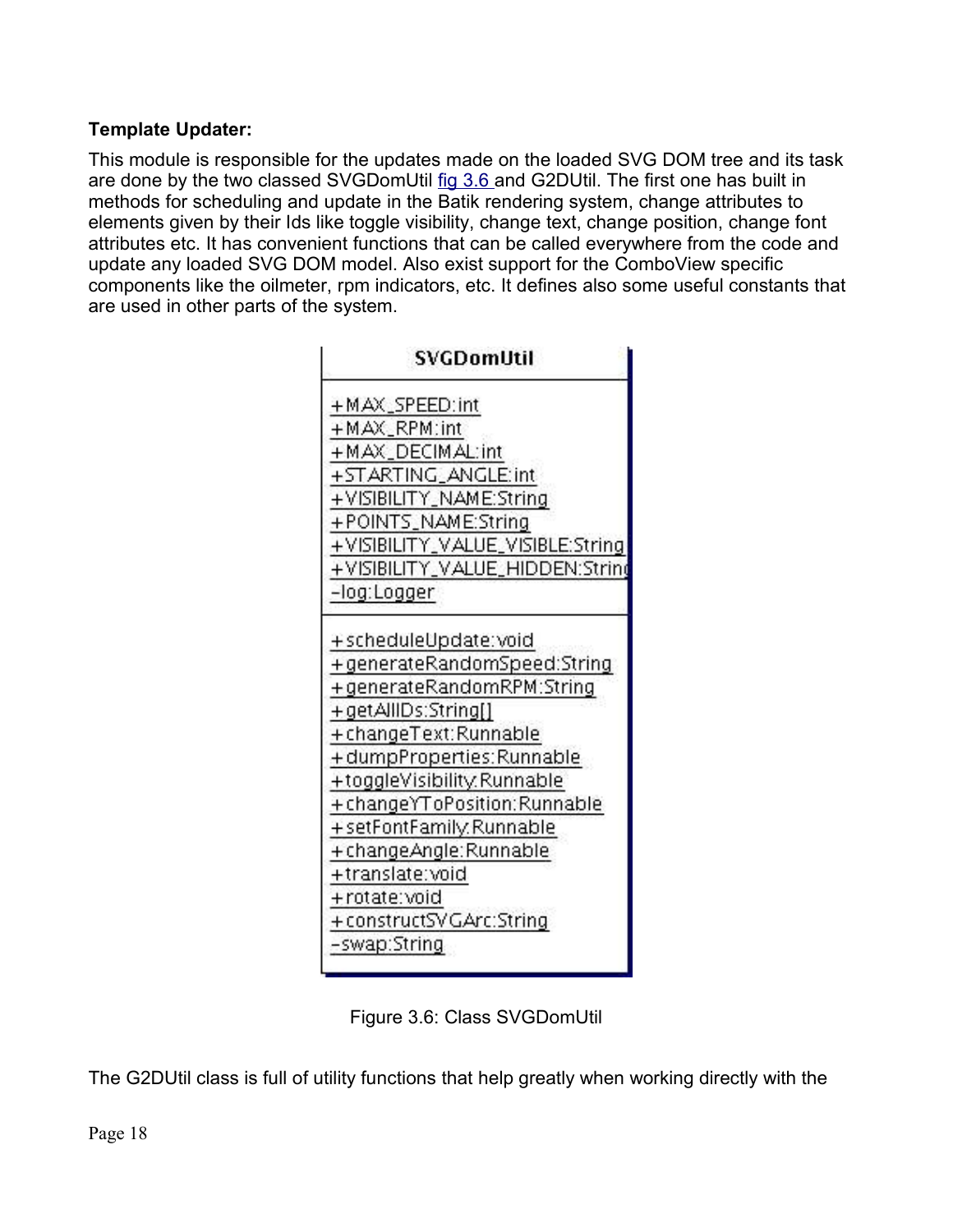Java2D API. It has methods to return all drawable points of a line to enable disable double buffering thus increasing performance and allowing compatibility for the printing, to force update in all frames that are started from the current VM, to draw arrows etc.

## *3.2 Use Cases*

This is the only use case available for the Comboview service fig 3.7 there exist similar and for the standalone application but as most parts of them are duplicated just this one will be discussed.



Figure 3.7: Car-simulator Use Case

After successfully registering to a listener for events of type VehicleData and receiving such one in the method onEvent() of the class ComboviewDataReceiver a decision is made upon the type of the event and if he is carrying speed data and rpm data. The appropriate update methods of the Comboview class are called which on their side dispatch them to the updateModule method in the class SVGDOMUtil which is actually making the real modification of the data and then is forcing an update in the Batik rendering.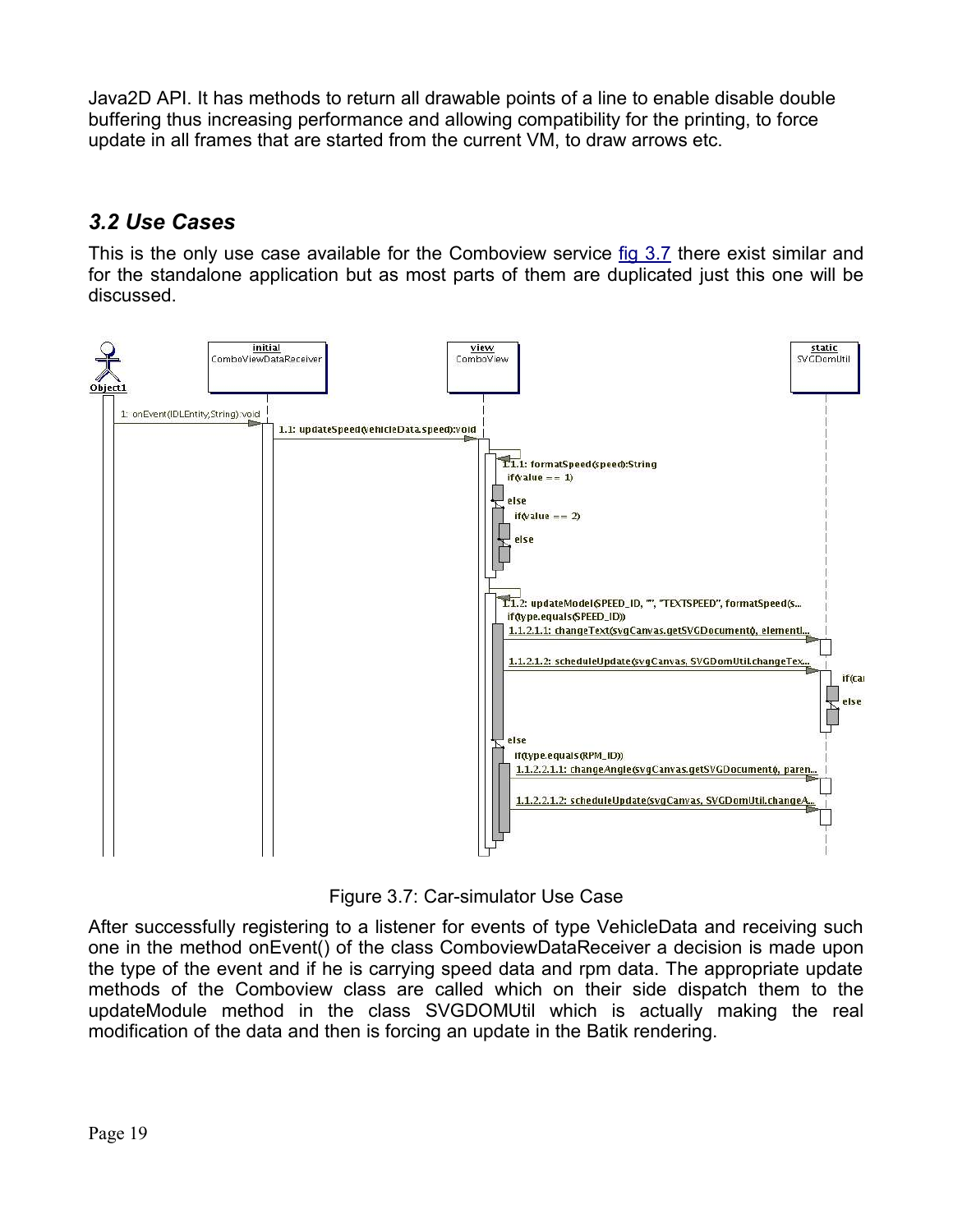## **4 Comboview Demo**

This chapter gives on overview how the Comboview Service used in DWARF or the standalone template viewer are set up and what hardware was used to realize the different demos.

### *4.1 The Demo Setup*

The developed project consist of two independent usage scenarios one is as a service integrated in the DWARF system and usually deployed directly on the computer that is controlling the video display of the car simulator and the second one is as an independent application that can be used to assist during the development of the different Comboview templates.

The standalone viewer can be used also as a simple SVG browser for any given source SVG file it has also builtin support for JavaScript and mouse events but no drag&drop or any interaction with the browsed content is allowed at this point. We will focus in this chapter at this two steps and discuss in details what are the requirements to successfully execute them. For both applications is a requirement to have a Java Virtual Machine installed and configured in your path and it has to be at least version 1.4+ . As a hardware a PC with at least 300 Mhz and 64 Mb RAM is required or some degradations in rendering speed or too often swapping will appear.

As a free disk space for the standalone application at least 20 Mb free disk space are required and for the deployment of the DWARF and the Comboview Service at least 200 Mb are required. Both applications are tested and successfully deployed on a Windows XP/Linux (2.6 Kernel) although they should be able to run on any platform that fulfill their minimum requirements for the availability of the JRE and the ability to run the DWARF system on it so I can add to the list of supported but untested OS also Sun Solaris and some of the UNIX variants like (FreeBSD etc.).

### *4.2 The Standalone Application*

### **4.2.1 Windows**

For this OS are prepared specially startup files in the form of a binaries and they load the needed libraries at startup, search for available JREs and if not found shows an error dialog containing a link to the SUN website where one can be downloaded and installed separately. So if you look in the provided archive containing the binaries you will see the two files "ComboView.exe" that start in full screen mode the current default SVG Comboview template and change dynamically the speed and rpm values which are generated randomly from each other and "SVGLoader.exe" that start the so called standalone application and can be used to load various template change some of the properties of the elements and explore in realtime the result. It can modify for example the text value of given elements, toggle the visibility status, generate random speed or rpm values, modify the position of a child element according the number or parent elements change the angle of a given arc element which is actually used to display the rpm values. The next screen fig 4.1 shows all the available options that can be modified using this application the dialog is showed after a successful load of a SVG template from the application. If you would like to develop this application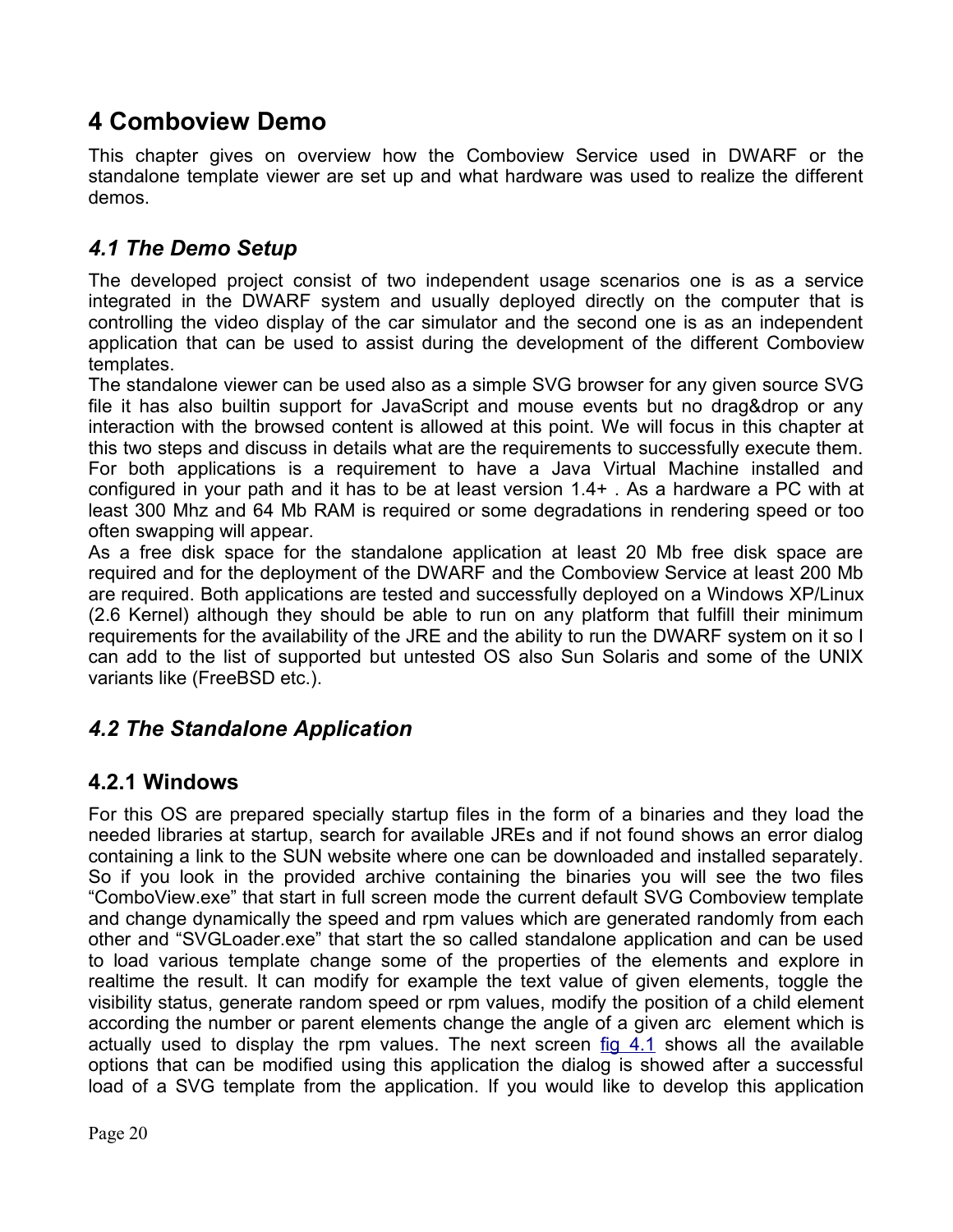further please note that only project files for Intellij IDEA are provided but all the needed sources, libraries and resources are included and it should be quite easy to create project for Eclipse, Netbeans or your favorite Java source code editor with support for compilation. Ant build file is also provided so you could easily modify the sources and compile without the need to install IDE or some custom build system. Please follow the "Readme.txt" file in the project directory for more information if you are interested in extending the current sources.

| <b>E</b> Data Changer  |                          |                       |                                | $-10 \times$ |
|------------------------|--------------------------|-----------------------|--------------------------------|--------------|
| <b>Position</b>        |                          |                       |                                |              |
| <b>LEVELGROUPRIGHT</b> | $\overline{\phantom{a}}$ | <b>LEVELRIGHT</b>     | 21<br>$\overline{\phantom{a}}$ | Apply        |
| Text                   |                          |                       |                                |              |
| <b>TEXTTOTAL</b>       | ۰                        | 123456                |                                | Apply        |
| Speed                  |                          |                       |                                |              |
| <b>CIRCLELEFT</b>      | ▼                        | SPEEDLEFT_1_          | 124<br>▼                       | Apply        |
| Visibility             |                          |                       |                                |              |
| MIDDLE                 | ▼                        |                       |                                | Toggle       |
| Random                 |                          |                       |                                |              |
| <b>TEXTSPEED</b>       | ▼                        | <b>Generate Speed</b> |                                |              |

Figure 4.1: Data Changer Window WinXP

The next picture fig 4.2 is showing the changed template according to the provided options from the screen above. The load button allow you to load other templates and the properties screen above is recreated every time on the fly. If you like to open multiple templates at a given time you can easily just start more than one instance of the provided binary file.

The SVGComponent is very performant and can come to updates every 30 mil sec on a newer CPU 1.6+ normally it performs well on a CPU at 500 with updates every 100 mil sec which was one of the test machines. This view is resized dynamically at resize of the parent frame and cause of the nature of the vector graphics looks well even if it is scaled 10 or more time positive. Normally one can select text components with the mouse but moving of elements is not allowed for performant issues although it is supported by Batik. One can also disable this features thus increasing the performance greater but some side effects appear so tweaking that much the Batik platform is not encouraged.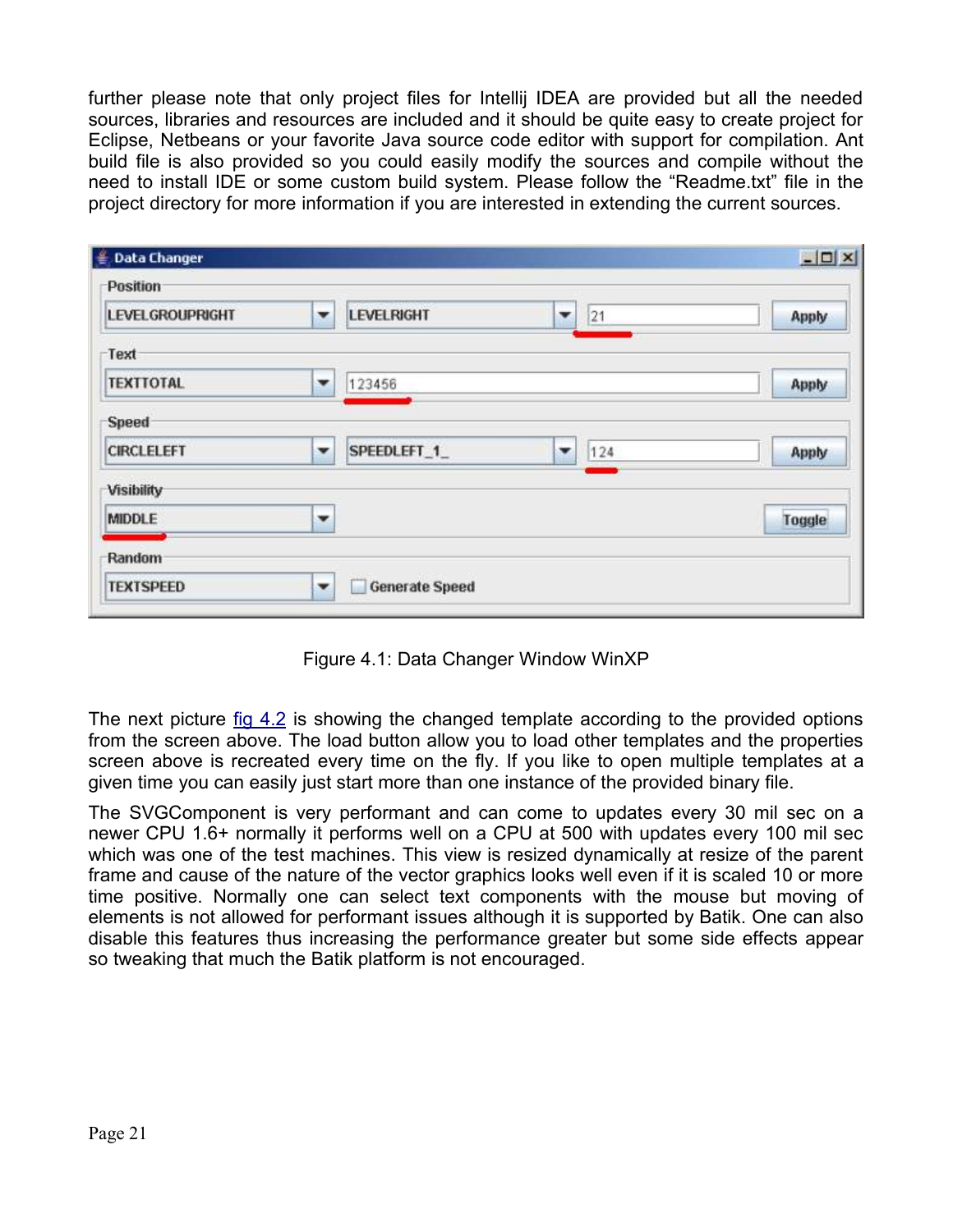

Figure 4.2: SVGView Window WinXP

## **4.2.2 Linux**

There are no startup file for the standalone application for Linux OS but one can easily create such one as all needed files are already provided. They should look something like

#### *!#/bin/sh*

#### *<path\_to\_java\_>/java -classpath <path\_to\_libraries> <full\_main\_class\_name>*

Both applications can be easily started from the Intellij IDEA as the project files are already provided and they contain all the needed configuration internally.

There is no difference between the behavior of the applications on Windows or Linux so the following screen-shots could be taken just as a proof that the application is working on Linux. Please note that on some Linux platforms there may occur problems with exiting from full screen mode which is discussed fully on the Java Sun Dev Forums but there is in most of the cases no cure it is better to just ignore the entering the full screen mode just comment the usage of the ScreenManager in the sources if a such problem occure. And the following picture fig 4.3 show the SVG Viewer Control on on Fedora Core 4 with Gnome 2.10 which view is modified according the data entered from the options dialog.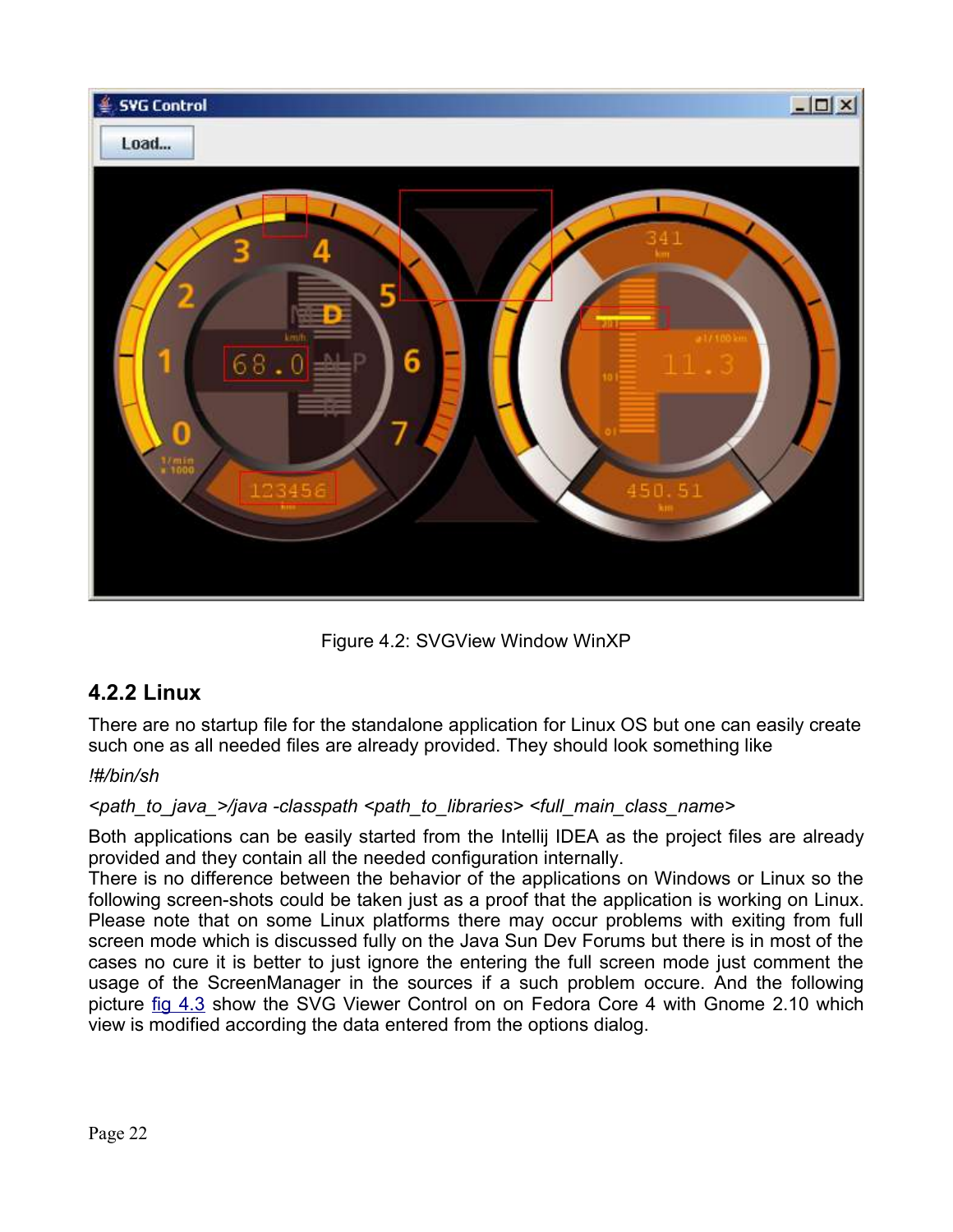

Figure 4.3: SVGView Window FC4

## *4.3 The Comboview Service*

For successfully using the Comboview Service you have to have prior successfully installed or build the DWARF system. If you have precompiled binaries for you platform please skip the next two steps and go directly to Step three.

1. Get the sources from the CVS:

*cvs -d :ext:<your\_user\_here>@cvsnavab.informatik.tu-muenchen.de:/cvs/dwarf co -d test\_build -P .*

2. Build the DWARF system

*cd test\_build ./bootstrap cd build ../configure –prefix=/home/<your\_user\_here>/test\_install --enable-tummicii make all install*

3. Start the DWARF platform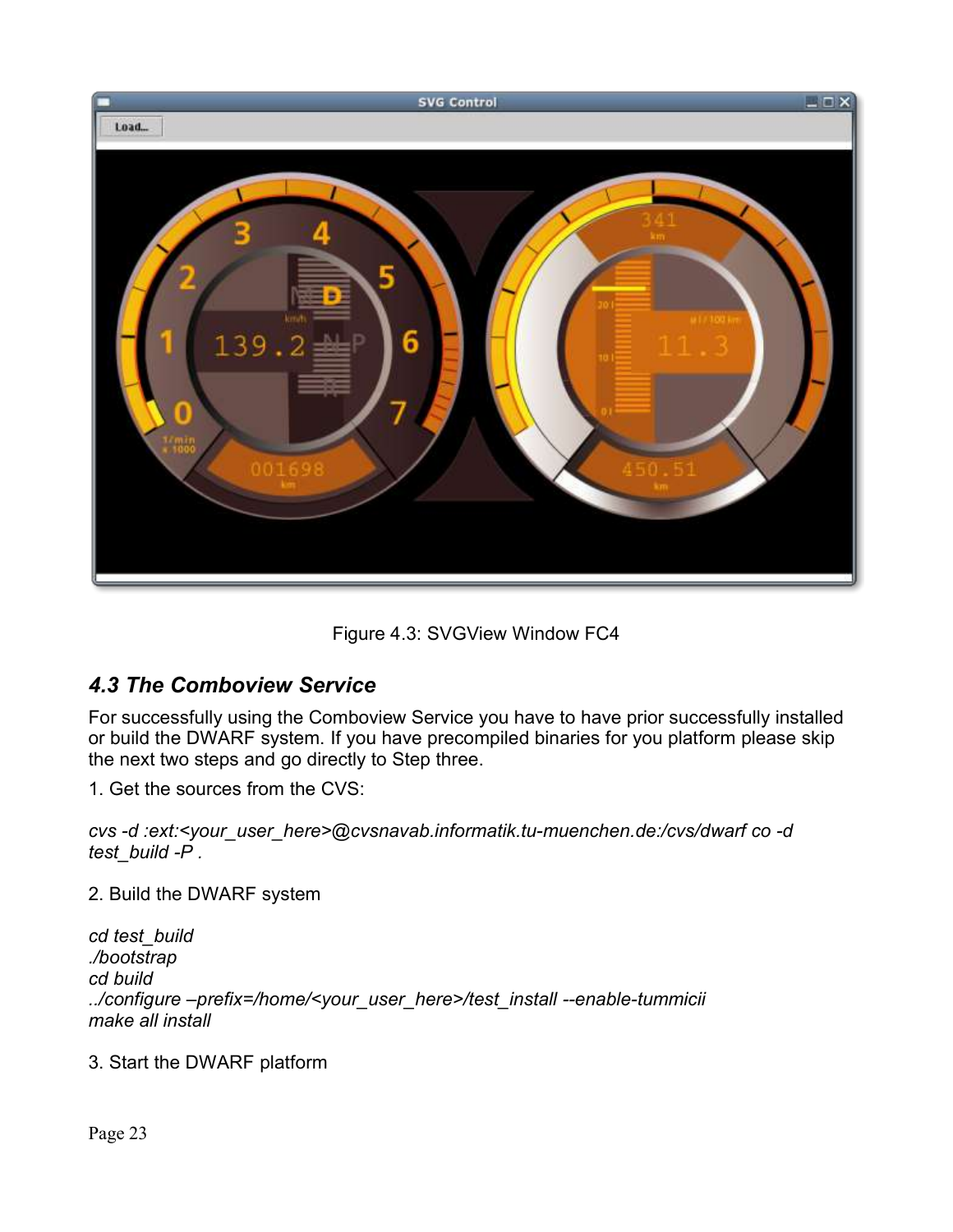*cd cd test\_install/bin*

Start three shells and execute:

*shell 1> ./run-servicemgr shell 2> ./DIVE shell 3> ./java -jar ApplicationStarter.jar -DserviceName=TUMMICII*

After successfully doing these three steps and if the car simulator is up and running and generating appropriate events you should see on the deployment machine the following display  $fig$  4.4 which is updated dynamically.



Figure 4.4: SVGView Car-simulator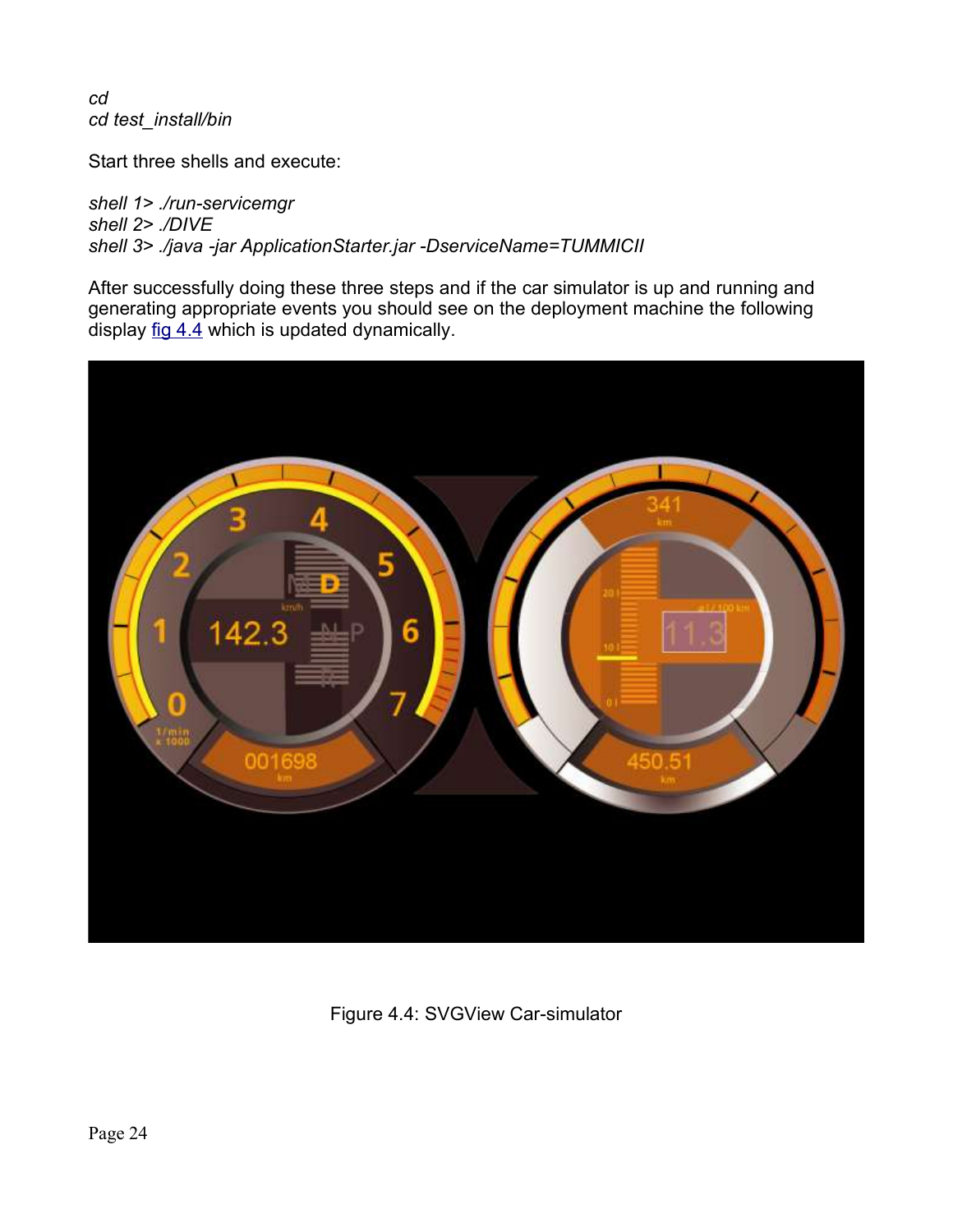## **5 How-to**

In this chapter I will present two tutorials that will help you develop dwarf extensions and beautifully templates using Adobe Illustrator.

## *5.1 Create & Deploy Dwarf Extensions*

As most of the information regarding development of extensions is already collected and well documented at the DWARF project web page and the DWARF Wiki server I have abandoned the creation of this how-to so please look for more information at [1, 7, 14].

### *5.2 Create SVG Templates with Adobe Illustrator*

Till now we all know that the principle behind creating the SVG templates is quite simple we create the interface using some SVG capable graphics editor like Adobe Illustrator then we group the elements according to the desired behavior like speedometer, light bulb, left or right knob, oilmeter etc. We then set unique Ids for each group this can be done in the graphical editor or in an external XML editor if it is not supported by default like if you are using Inkscape not Adobe Illustrator.There are few things that I can summarize and you should keep in mind when creating any type of SVG templates.

#### **5.2.1 How-to create templates**

- 1. **Be Creative** : Do not think that if something does not exist or it does not have any logical structure it can not be simulated somehow. Almost 80 % of all shapes can be created by just using composition of simple ones like rectangle, circle, eclipse, arc. If you have problems simulating the shape take a real image import it into Illustrator and try to trace it there exist also some external tools that do this job for you.
- **2. Logical Structure :** Almost think about the logical structure of the template do not just place your elements where you like cause later if you want quickly let say to hide a given component or a sub-component it will be almost impossible without a proper logical structure. Always choose a good human readable Ids for those elements cause it someone else is working on the same document it will be harder for him to understand the structure. So be cautious when creating the different layers. It is also a good practice to separate the dynamic from the static content. The following fig 5.1 is an example of a good logical structure that is following the prescribed rules.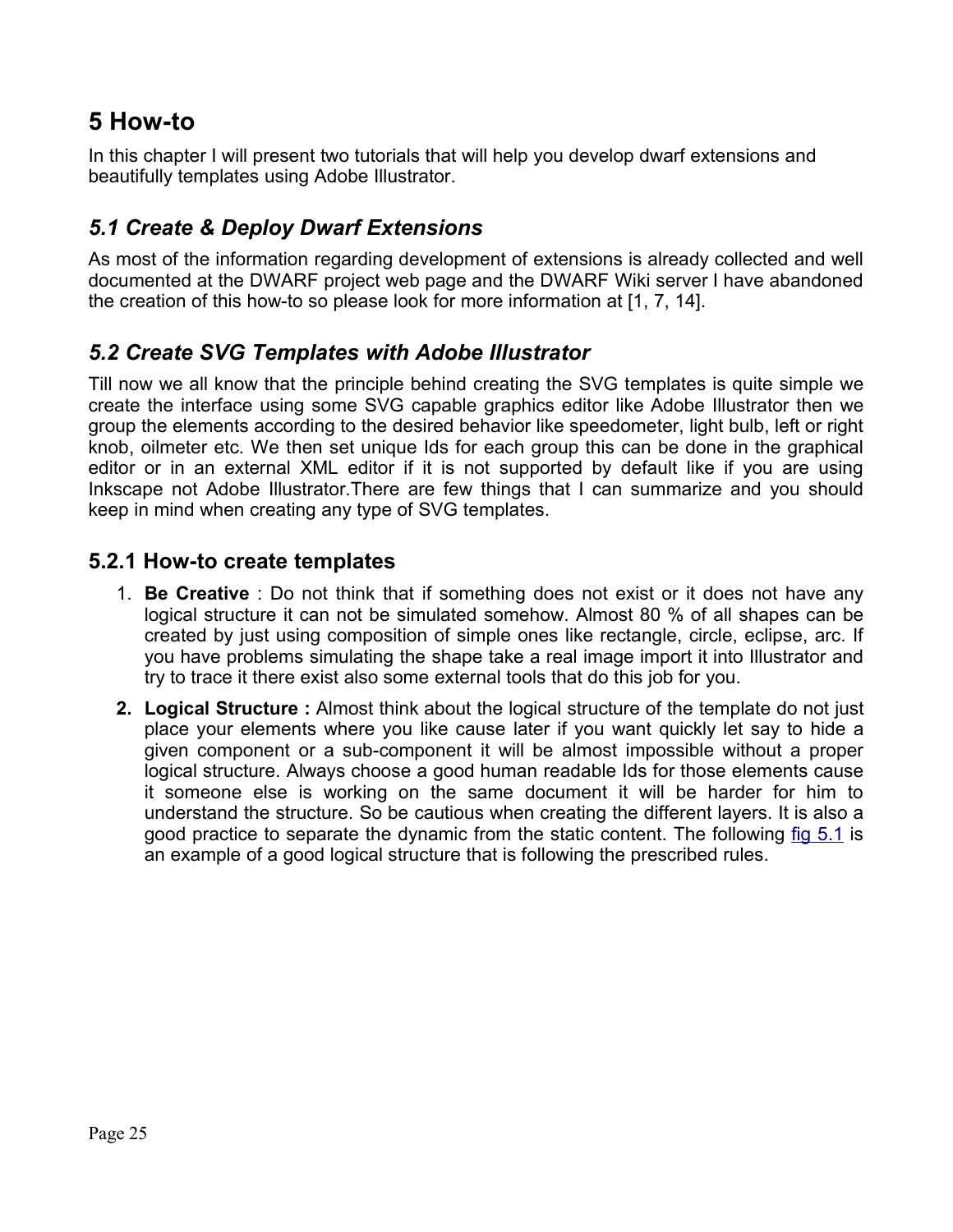

Figure 5.1: Illustrator Document View

3. Look for some existing samples. You do not need to find the wheel a lot of ready forms and shapes and tricks exists and are well documented just do a little googling or see some of the books for the illustrator or svg development.

Next I will show you which are the most used tools in Illustrator in what context can be used and how are created the generic components in the template and the special ones using them.

- **• For Drawing simple lines and shapes** use some of the following tools:
	- Line Segment tool
	- Rectangle tool
	- Rounded Rectangle tool
	- Polygon tool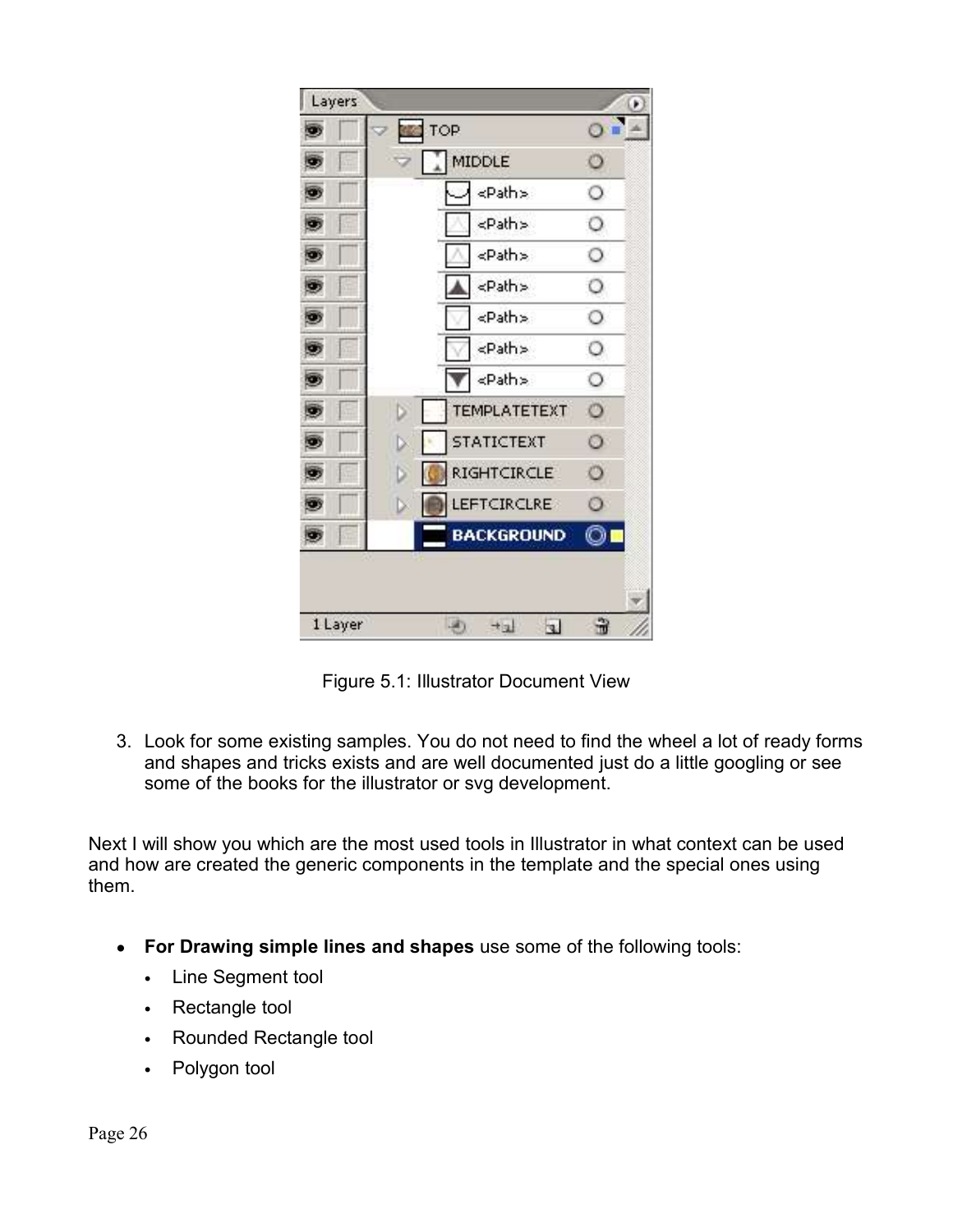- Ellipse tool
- Star tool
- Arc tool
- Spiral tool
- Rectangular Grid tool
- Polar Grid tool
- They are all available at the tools window and are straightforward to use
- **• Drawing with the Pencil tool** You can do one of the following with the Pencil tool:
	- Draw freeform paths
	- Draw closed paths
	- Add to a path
	- Connect two paths
	- Reshape paths
- **• Drawing with the Pen tool**
	- Draw Lines
	- Draw Curves
	- Draw Straight Lines followed by curves
	- or Draw the opposite
	- Draw two curved segments connected by a corner
- **• Reshaping paths**
	- To reshape curves select the anchor point on either end of the curved segment you want to adjust
	- To stretch parts of a path select the Reshape tool
- **• Adding, deleting, and converting anchor points**
	- Using the Pen tool to add and delete anchor points
	- To convert between smooth points and corner points select the Convert Anchor Point tool

#### **• Smoothing and simplifying paths**

- To Smooth paths use the Smooth Tool
- To Simplify paths use Object/Path/Simplify
- **• Erasing, splitting, and joining paths**
	- To erase part of a path use the Erase Tool
	- To split a path use Scissors Tool
	- To join two end points use the Join Tool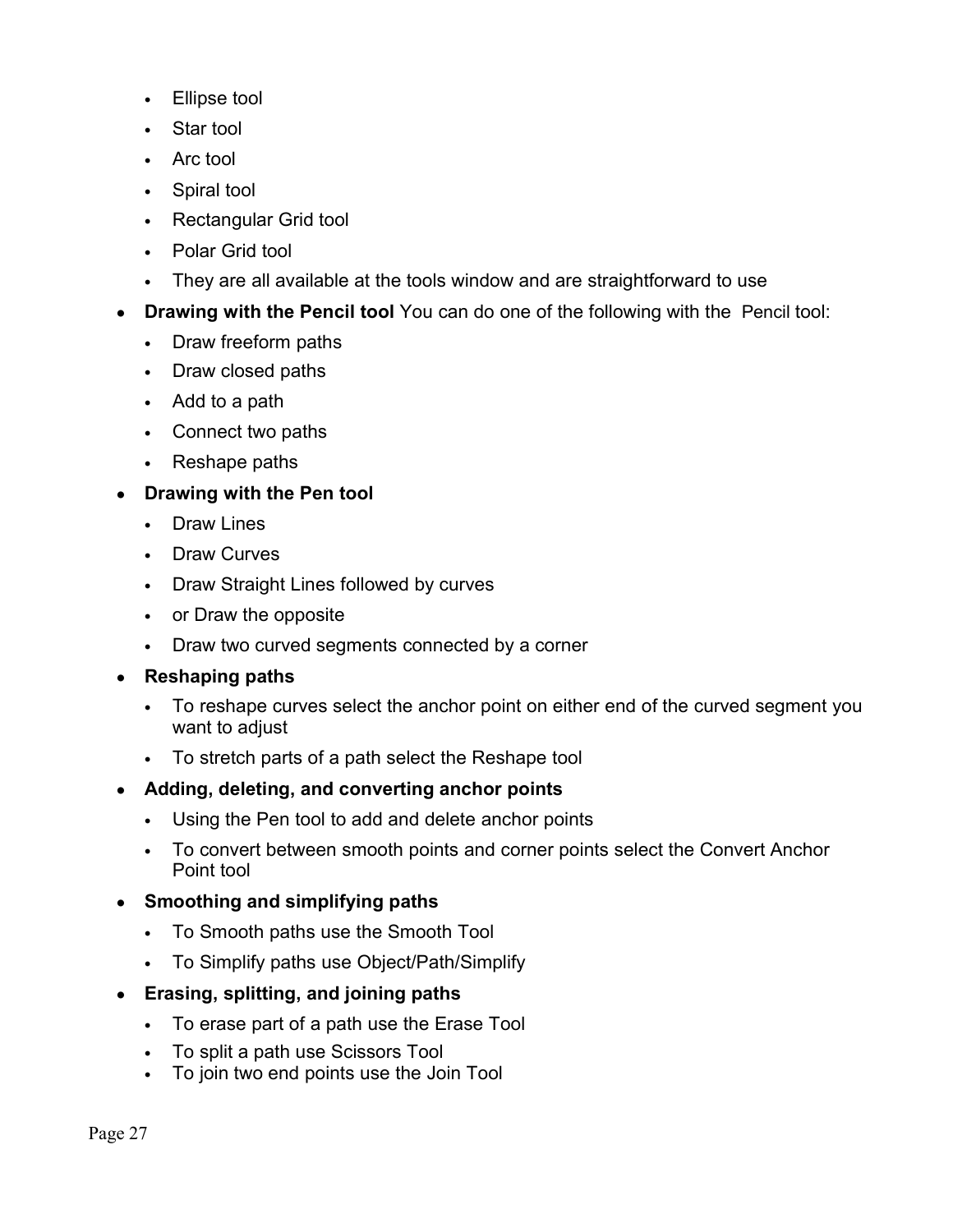- **• Tracing artwork** This is very usefully for creating shapes from a raster graphics use the Object/Live Trace/Make. You may need to specify tracing color and the selection area to gain better results.
- **• Symbols** A symbol is an art object that you can reuse in a document. For example, if you create a symbol from a flower, you can then add instances of that symbol multiple times to your artwork without actually adding the complex art multiple times. Symbols are grouped usually in symbols libraries and they save time and greatly reduce size of the document.
- **• Drawing flares** The Flare tool creates flare objects with a bright center, a halo, and rays and rings. Use this tool to create an effect similar to a lens flare in a photograph.
- **• Color/Fill/Strokes/Gradients** are usually the same as you have seen before in any other graphical editing tool so they wont be discussed in details.

Now lets see some concrete examples of creating the Comboview templates components:

• **Simulate Light On/Off** – this is the easiest task you have to change the color or the color intensity of the element in your case P is Off D is on one can make easily toggle buttons or long-short buttons where the pressing the button longer changes the intensity if the element. In such way are made all indicators like the one for the oil presence.



- **• Create Dynamic Text Element –** just create a text element and give it an ID starting with "TEXT"
- **• Add Bitmap Fonts/Glyphs –** you will want to integrate such bitmap fonts if you want your text to look the same on all platforms and you are using just a limited amount of symbols thus saving space. Please note that the TTF fonts look different on different OS and on different machines too and if lets say a given TTF font is missing it is not clear with which one it will be replaces. So If you want the symbols to look the same on all machines use bitmap fonts or import single glyphs into the template.
- **• Speedometer –** the speedometer is created also easily it is actually a smaller circle with dark color and a bigger arc that changes dynamically only the current angle so the not needed part of the arc is cut from the circle that is staying above it. Just look at the two components with ids SPEEDRIGHT and CIRCLERIGHT.
- **• Oilmeter –** the oilmeter is also easy to implement you have a rectangular element that is showing the current oil level and which position has to be changed according to the parent child elements which in our case are 30.You see in the picture later on the oil meter is the yellow marker nd the levels are given from the parent element 30 child elements that are brown.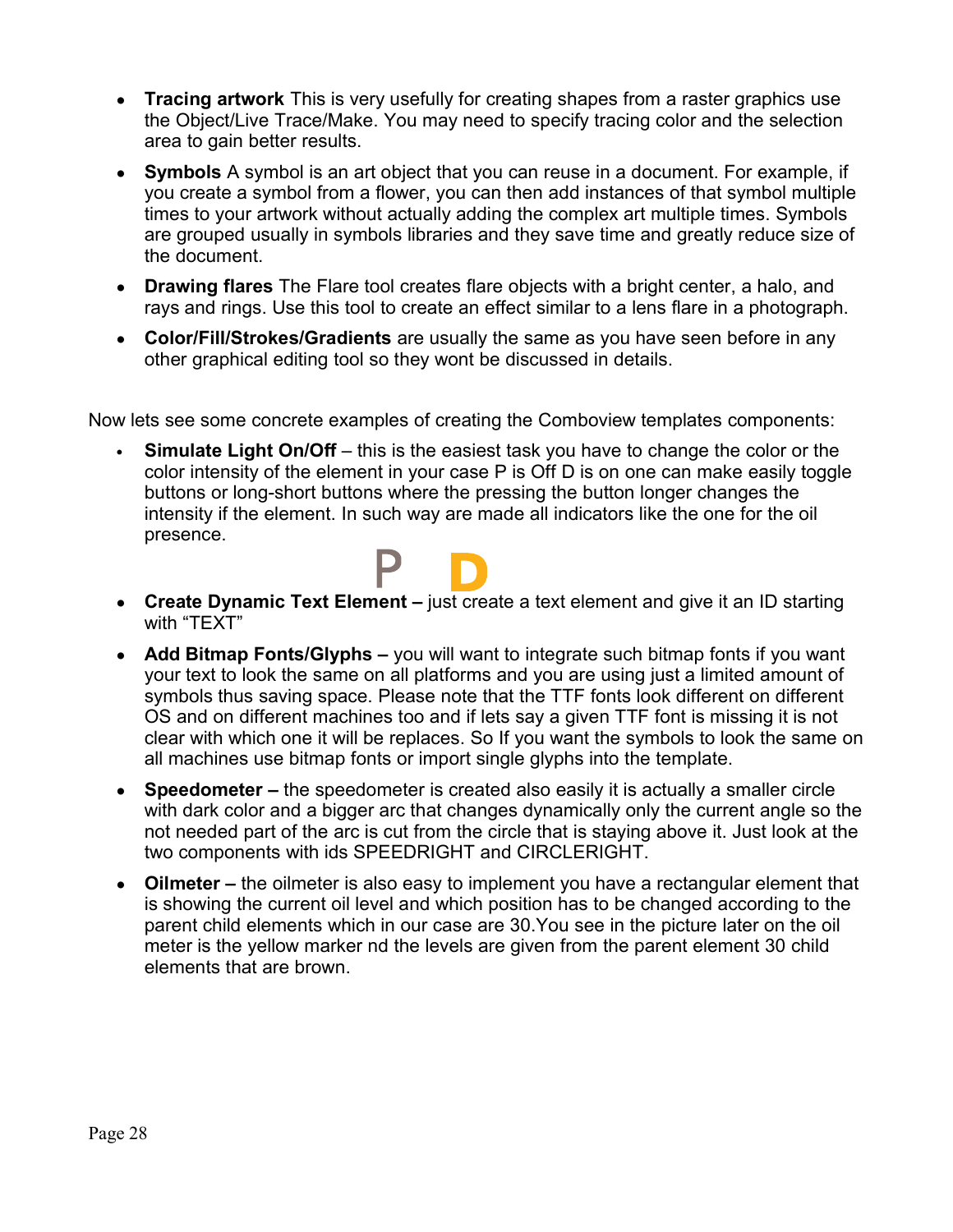

**• Animation –** well there are some things that you cannot specify with Illustrator and that is one of them you have to either manually modify the result SVG files or use JavaScript or do some other custom SVG file transformation.

The next picture fig 5.2 shows a working screen from Illustrator the tools panel and the other panels can be placed where you like and it is a matter more of personal taste.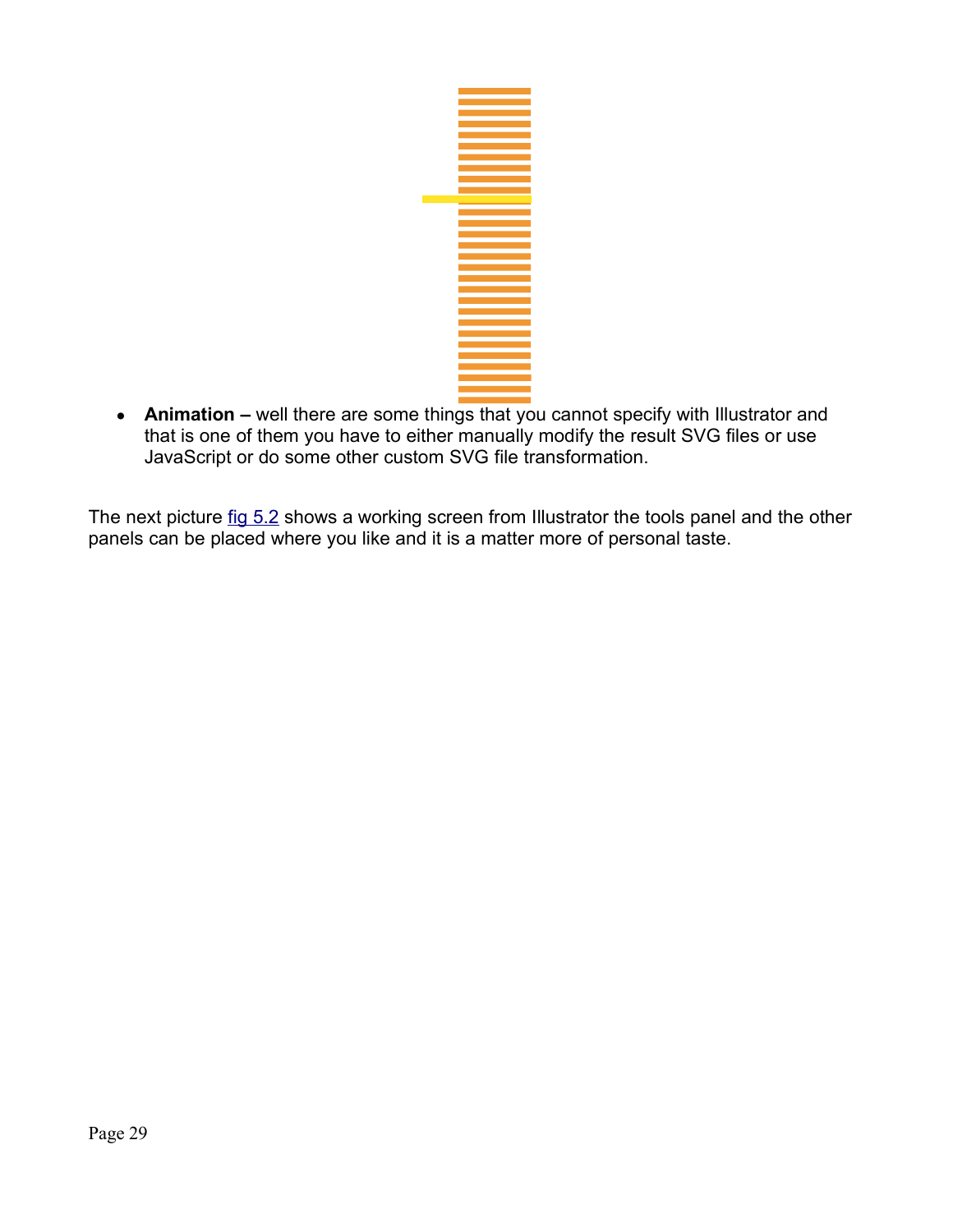

Figure 5.2: Illustrator in Action

The following picture fig 5.3 shows editing of the SVG template using Inkscape on Linux. It does support most of the basic features of Illustrator but does not allow to specify the elements id internally so you will have to use an external XML editor to do it. But for some basic editing is quite impressive and really quick. A windows port of the application is available also and it looks really promising.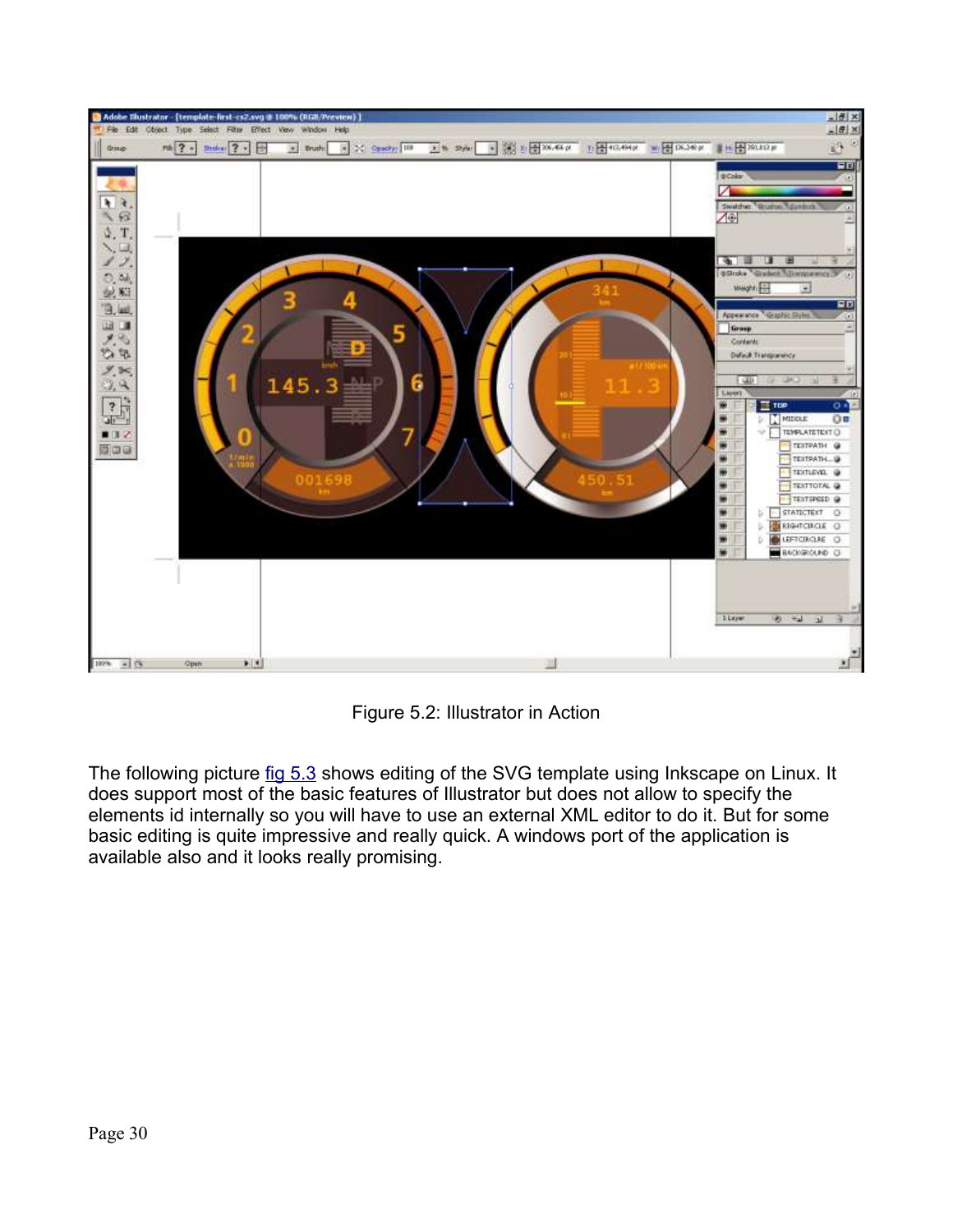

Figure 5.3: Inkscape In Action

You may use various tools when working with the SVG files the next two list contain almost all that are available and are actively developed.

## **5.2.2 Tools For Viewing SVG**

- SVG Viewer released by Adobe
- **• Batik SVG Toolkit**
- CSIRO SVG Toolkit
- X-Smiles XML browser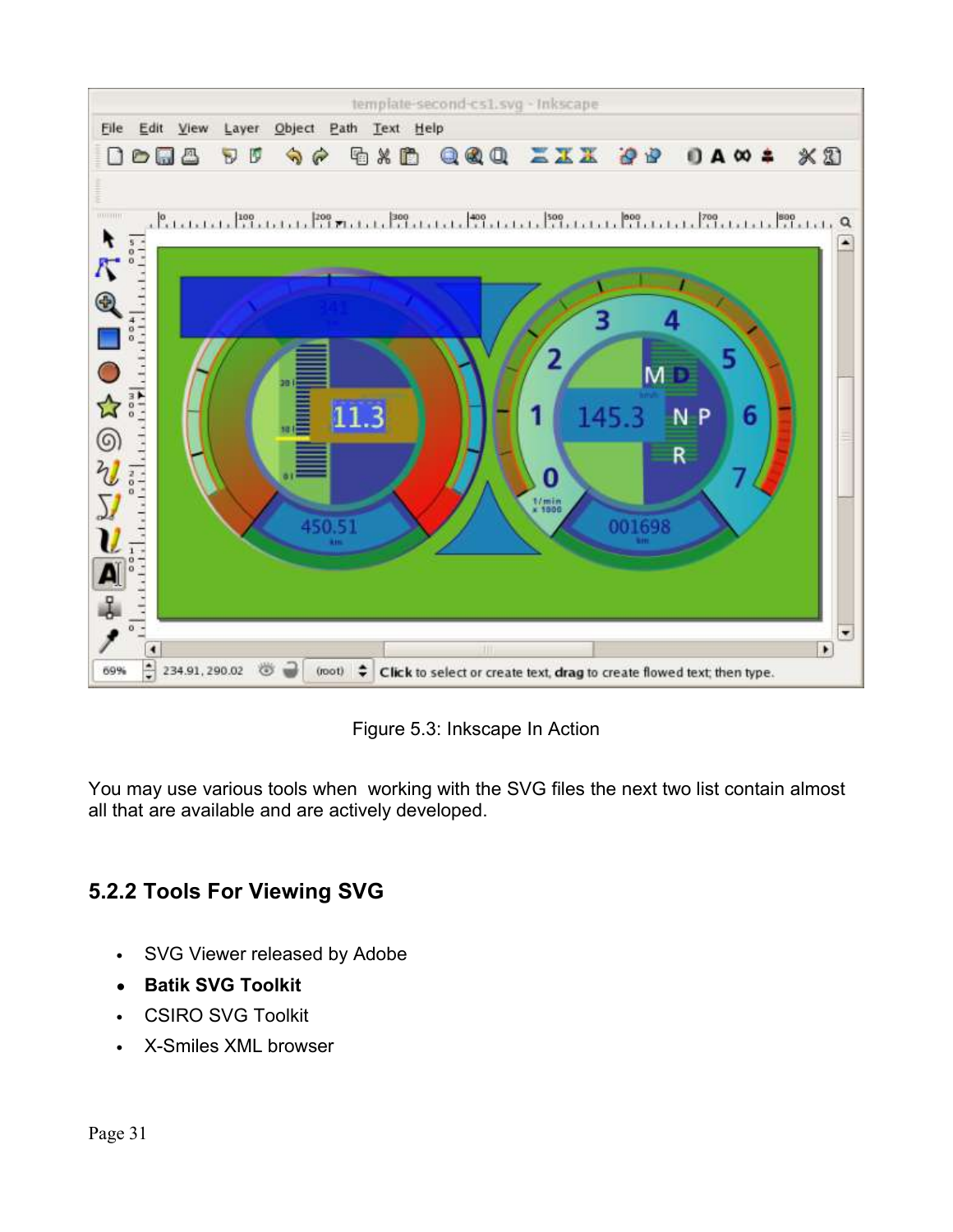## **5.2.3 Tools For Creating SVG**

- Designing with CorelDRAW
- **• Designing with Adobe Illustrator**
- Designing with Jasc WebDraw
- Designing with Mayura Draw
- Designing with Virtual Mechanics' IMS Web Engine
- Designing with XML Spy
- Designing with SVG Studio
- Designing with GraPL
- Designing with Oak Draw
- Designing with IsoDraw
- Designing with SVGmaker
- Designing with Plazmic Workshop Start

Please note that when exporting SVG files with Adobe Illustrator the following options need to be taken into account.

### **5.2.4 Exporting to SVG**

Adobe Illustrator 10/CS/CS2 allows to set SVG options when saving to this format. Some of those options are not supported by Apache Batik (the one bundled with Cocoon 2.0.2), and cause image generation to crash. Please save always using the following correct options.

Options Those options appear when save format is set to ".SVG".

*Standard options :* 

Fonts > sub-settings :**None**

Images > location :**Embed**

Preserve Illustrator editing capabilities :**checked**

*Advanced options :* 

CSS Properties :**Presentation Attributes**

Decimal Places :**3**

Encoding :**ISO 8859-1**

All other options :**unchecked**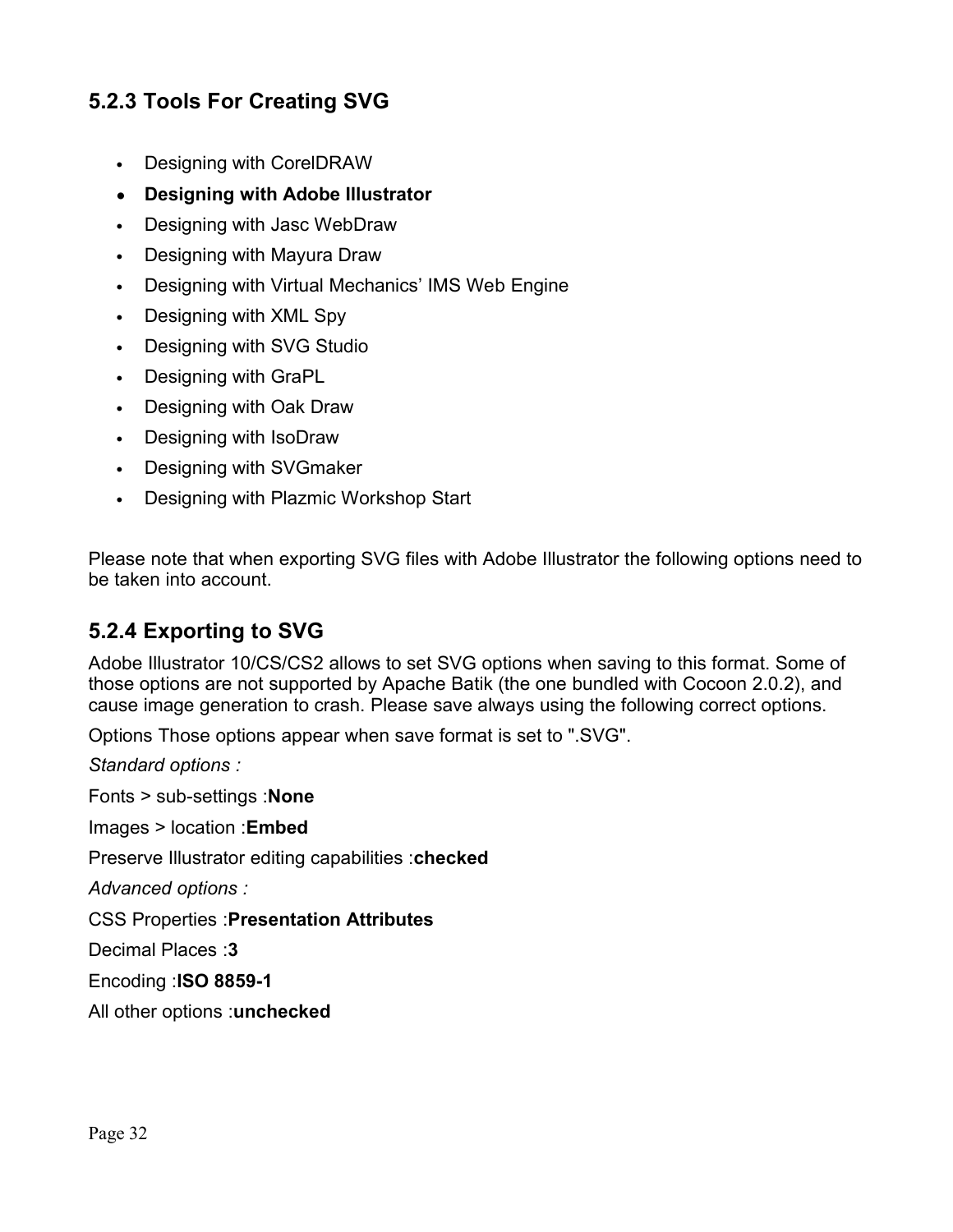## **6 Future Work**

Well the project has fulfilled all its requirements but there are always things that could be improved and may be done either by me in a other phase of this project or by other person that continues my work. Well I will just try to summarize my wish list shortly

- **Drag & Drop support** it will be really cool one to be able to change the position of the created components with the mouse without the need to edit the template in the Illustrator.
- **• Property editing** this is another useful extensions. I wish that a seamless properties editor will be made that allows to change the basic properties of the elements either on single selected or over a set of objects lets say to set common color, font etc.
- **• Pure JS Implementation** of the updating subsystem which is now implemented in Java it will be really cool to integrate the Comboview Service in a browser using only the Adobe SVG Plugin or any other available. A partial implementation exists but the integration with the Corba system is missing and the speedometer component is not fully implemented.
- **• Support Touchscreen devices** although Java supports generically touchscreen displays this will be really interested also from the driver point of view to test with the featured support for mouse event lets say to make the Comboview Display interactive not like now just to be updated from the events received from the car-simulator.
- More **generic support** for other type of templates why not make a whole bunch of usable components switches, buttons, markers etc.
- Support for **mobile devices** there is a specification for Mobile SVG but the rendering part has to be re-written from scratch in some of the rendering libraries that support Symbian OS like tiny Svg.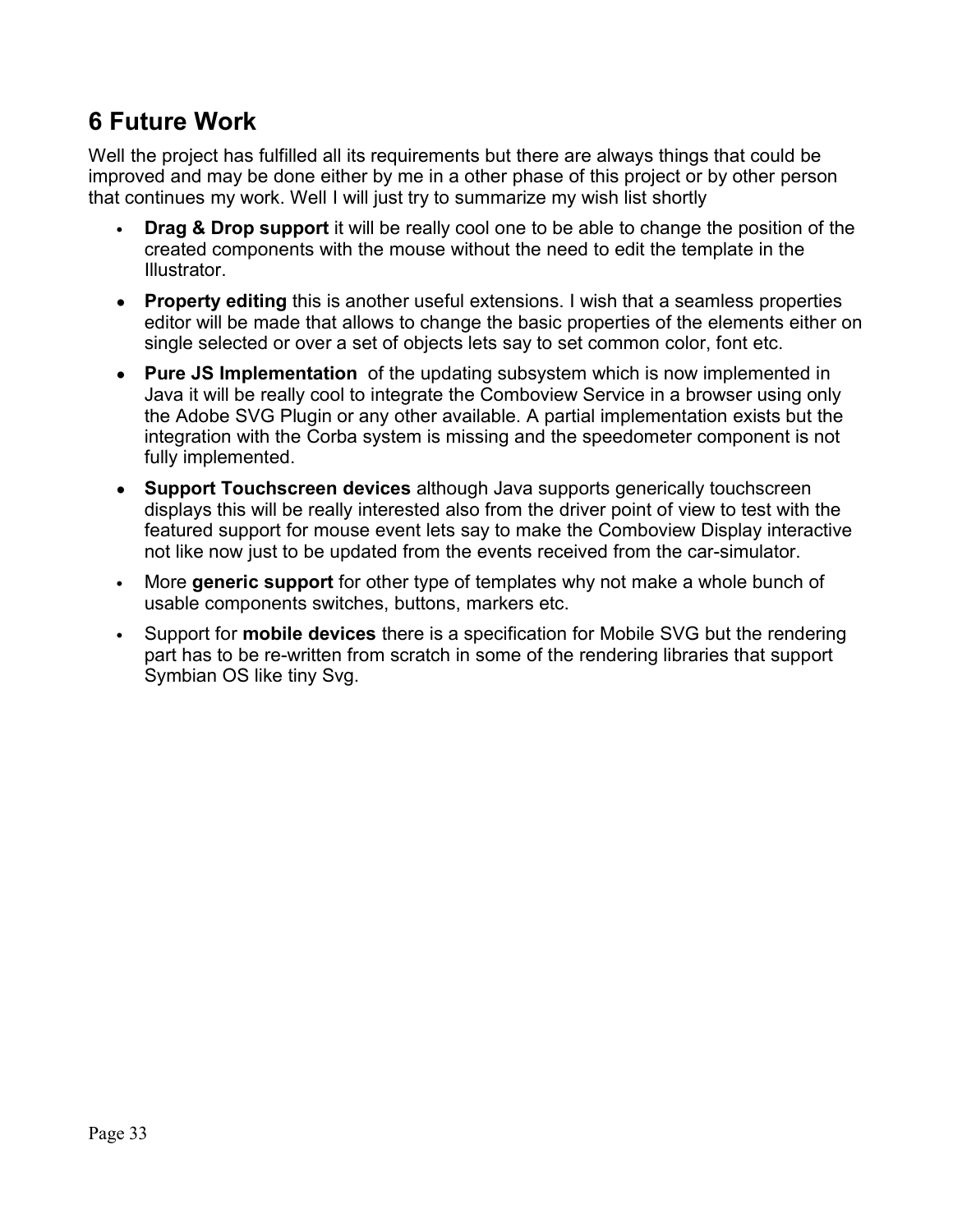## **7 Conclusion**

The previous chapters have given an overview of the functionality and the internal structure of the Comboview Service and Standalone application. The focus of Chapter 2 were the requirements for the visualization tool for SVG Templates. The functionality of project was described from the a user's perspective. This description included use cases and screen shots. It has fully described all the requirements of the system. Chapter 3 gave an overview of the system design, we saw how the project is divided into into three subsystem and how the main design goals – extensibility, reusability and performance - are achieved. The actual implementation was described also in this chapter. It gaves an overview over each class and showed how the ComboView handles some interesting technical tasks. How to setup a working demo or to successfully deploy and start the service is described with details in Chapter 4 it includes all the needed information and configuration parameters that can be usually set on the working environment. Chapter 5 is important for everyone that wants to deploy extensions for the DWARF system or to create SVG templates. A number of tools are described, also the way that the special Comboview components are created like the speedometer or the oilmeter .Chapter 6 focused on the future of Comboview Service. Despite of it's current usefulness, there still are many extensions which could make the project even more valuable. A number of additional features were proposed. The chapter also explained how these features can be integrated into the current design.

The current version of the Comboview Service and Standalone application works reasonably stable and has proven to be a valuable tool for the demonstration and improvement of the human-machine interface on the car systems. It is used currently in the car-simulator and has been successfully demonstrated on a number of occasions. More research has to be conducted on what tools and processes are necessary in order to allow an easy development of new SVG templates using other development tools and not the expensive Illustrator. One other interesting question is how exactly to handle input from the driver.

As we have seen in chapter 6, the Comboview service can be extended to partly achieve these goals, making it an even more useful tool for the exploring of the different issues in the human-machine interface.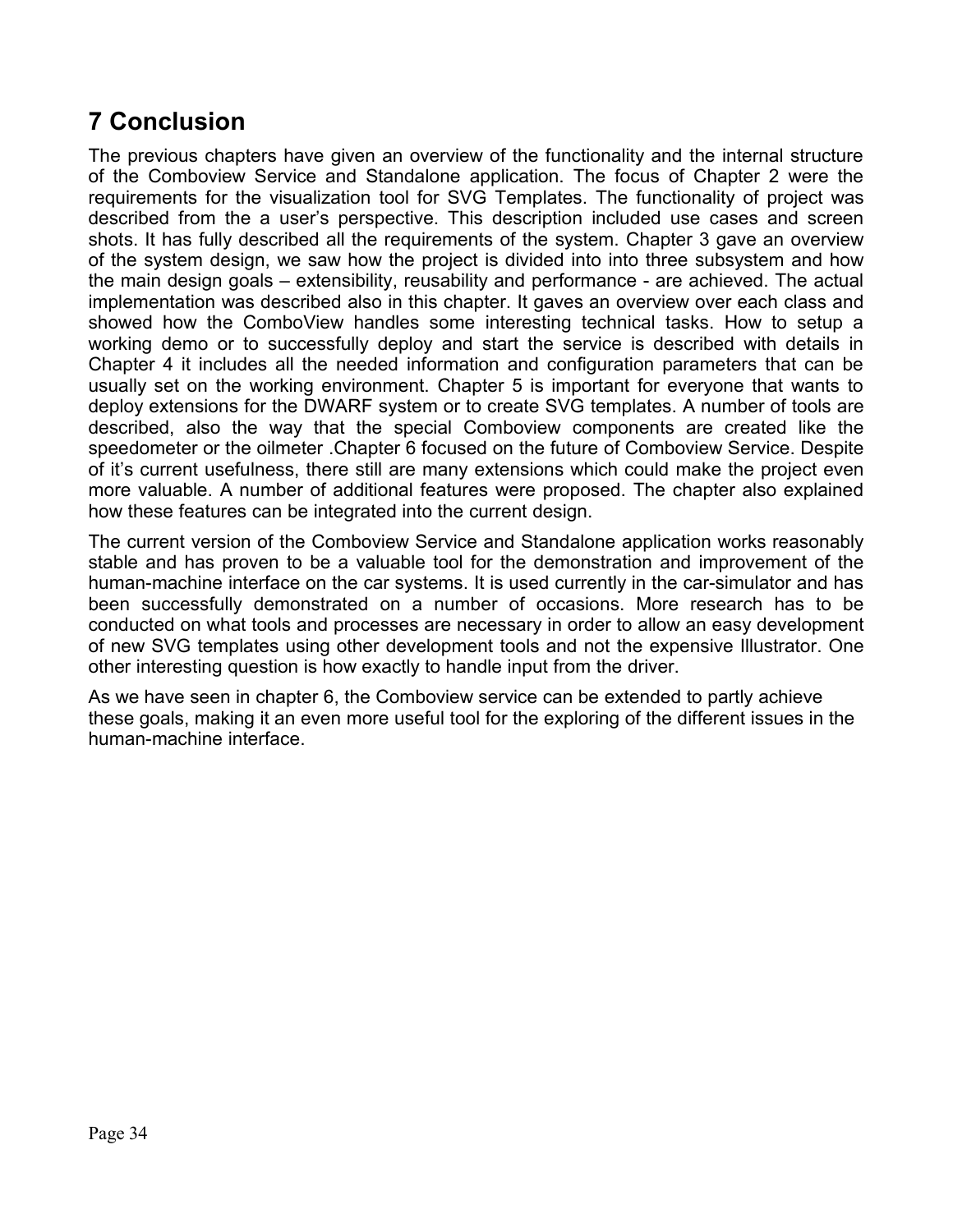## **8 Appendix**

This chapter includes some useful information that is summarized and is aimed to help you understand the structure and the content of the document better. It contains a Javadoc Index that describe all public members and functions of the implemented classes and also a glossary of all used therms that are not straightforward to understand.

## *A : Javadoc*

## **A**

**asPath(Point2D[])** - Static method in class de.comboview.util.G2DUtil Creates a GeneralPath object from the current Point array. **asPoints(PathIterator)** - Static method in class de.comboview.util.G2DUtil

Creates a Point array representation of the PathIterator object.

## **B**

**button** - Variable in class de.comboview.ui.SVGLoader The button that triggers the load

### **C**

**calculateArea(Polygon)** - Static method in class de.comboview.util.G2DUtil Calculates the area of a given Polygon.

**changeAngle(SVGDocument, String, String, String)** - Static method in class de.comboview.dom.SVGDomUtil

Creates a Runnable object that changes the angle of a given Arc Element of a given SVGDocument.

**changeText(SVGDocument, String, String)** - Static method in class de.comboview.dom.SVGDomUtil

Creates a Runnable object that changes the value of a given element from a given SVGDocument.

**changeYToPosition(SVGDocument, String, String, String)** - Static method in class de.comboview.dom.SVGDomUtil

Creates a Runnable object that changes the y possition attribute a given Element to some other Element from a given SVGDocument.

**COMBO\_TEMPLATE** - Static variable in class de.comboview.ui.ComboView

**ComboView** - Class in de.comboview.ui

The Combo view class is used to display the combo panel in full screen mode and to update it upon receiving events from DWARF framework.

**ComboView()** - Constructor for class de.comboview.ui.ComboView

**ComboViewDataReceiver** - Class in de comboview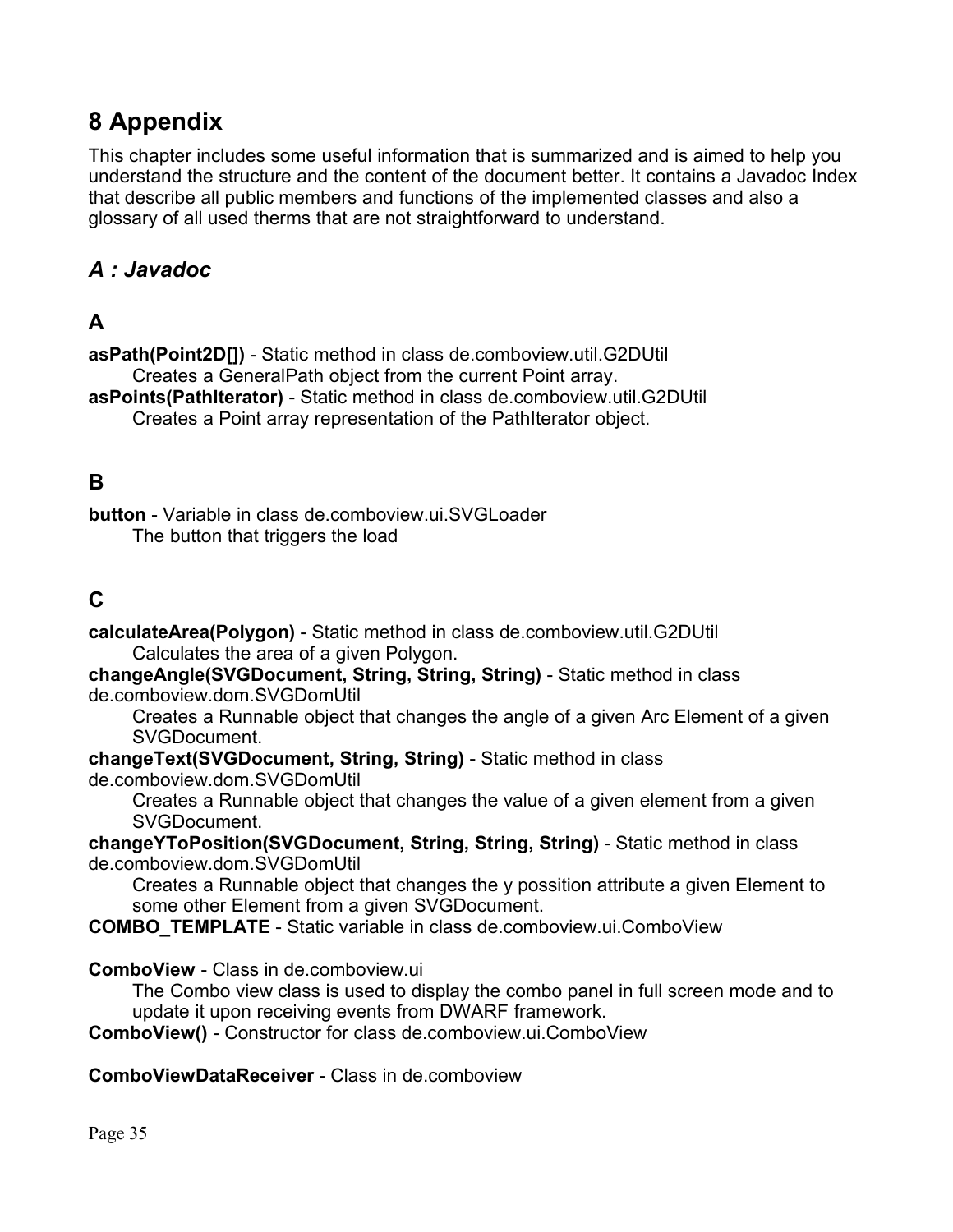This is a Dwarf event receiver for the VehicleData events updates the ComboViewer if active with the current data received from the corba system.

**ComboViewDataReceiver(boolean, boolean, ComboView)** - Constructor for class de.comboview.ComboViewDataReceiver

Construct a new VehicleData event receiver.

**ComboViewService** - Class in de.comboview

This is a Dwarf service that is responsible for the initialization of the event listeners/starting stopping the service registering and starting of the gui etc. **ComboViewService()** - Constructor for class de.comboview.ComboViewService

**computeFreeDimension(Frame)** - Static method in class de.comboview.util.G2DUtil Returns the free dimension of a given Frame.

**computeIntersection(Line2D, Line2D, Point2D)** - Static method in class de.comboview.util.G2DUtil

Computes the intersection between two Lines.

**constructSVGArc(int, int, int, int, int, int, int, int, int)** - Static method in class de.comboview.dom.SVGDomUtil

Constructs an SVG arc from the given paremeters.

**convert(Integer[])** - Static method in class de.comboview.util.G2DUtil Convert an array of Integer objects to ints

**createAbilityObject(AbilityDescription)** - Method in class

de.comboview.ComboViewService

**createCompatibleImage(int, int, int)** - Method in class de.comboview.util.ScreenManager Creates an image compatible with the current display.

**createComponents()** - Method in class de.comboview.ui.SVGLoader

Create and initializes the root gui component and all its children.

**createNeedObject(NeedDescription)** - Method in class de.comboview.ComboViewService

**D**

**DASHED** - Static variable in class de.comboview.util.G2DUtil

**de.comboview** - package de.comboview

**de.comboview.dom** - package de.comboview.dom

**de.comboview.ui** - package de.comboview.ui

**de.comboview.util** - package de.comboview.util

**disableDoubleBuffering(Component)** - Static method in class de.comboview.util.G2DUtil Disable double buffering for the given component.

**displayModesMatch(DisplayMode, DisplayMode)** - Method in class

de.comboview.util.ScreenManager

Determines if two display modes "match".

**DOTTED** - Static variable in class de.comboview.util.G2DUtil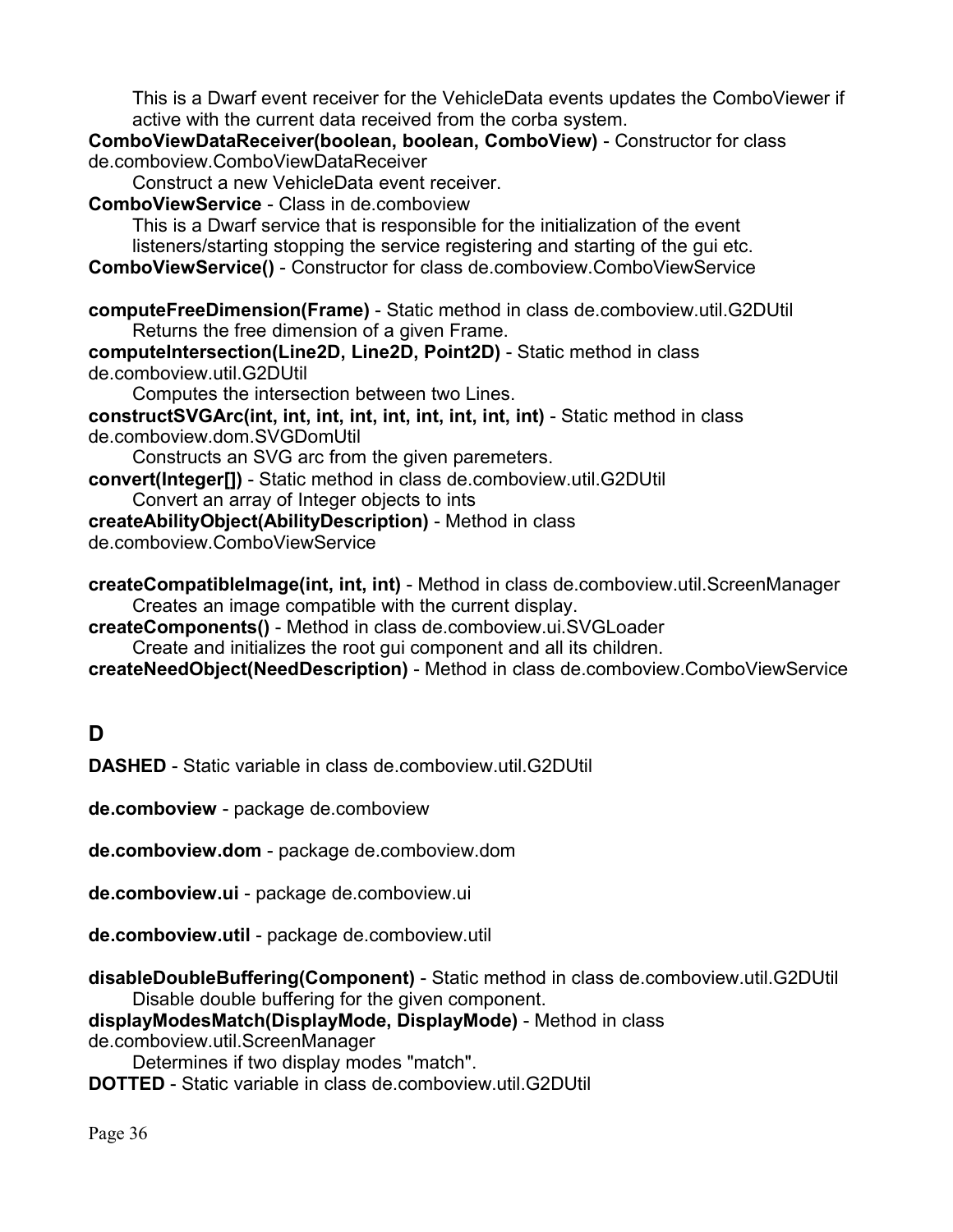#### **drawArrow(Graphics2D, int, int, int, int, float)** - Static method in class

de.comboview.util.G2DUtil

Draws an arrow in the current java2d context using the start and end coordinates and the headlenght and width.

**drawArrow(Graphics2D, int, int, int, int, int, int)** - Static method in class de.comboview.util.G2DUtil

Draws an arrow in the current java2d context using the start and end coordinates and the headlenght and width.

**drawBorder(Graphics2D, Paint, Rectangle)** - Static method in class de.comboview.util.G2DUtil

Draws a border around the given Rectangle.

**dumpProperties(SVGDocument, String)** - Static method in class

de.comboview.dom.SVGDomUtil

Creates a Runnable object that dumps the values of the attributes of a given Element from a given SVGDocument.

**duplicatePolygon(Polygon)** - Static method in class de.comboview.util.G2DUtil Returns a copy of the current Polygon Object

## **E**

**enableDoubleBuffering(Component)** - Static method in class de.comboview.util.G2DUtil Enables double buffering for the given component.

**ESCAPE\_KEY\_CODE** - Static variable in class de.comboview.ui.ComboView

## **F**

**fillBackground(Graphics2D, Rectangle, Paint, Insets)** - Static method in class de.comboview.util.G2DUtil

Fills a given Rectangle with an given Color.

**findFirstCompatibleMode(DisplayMode[])** - Method in class

de.comboview.util.ScreenManager

Returns the first compatible mode in same list of modes.

- **formatRPM(double)** Method in class de.comboview.ui.ComboView Format the rpm according to the predefined rules.
- **formatSpeed(double)** Method in class de.comboview.ui.ComboView Format the speed according to the predefined rules.
- **frame** Variable in class de.comboview.ui.SVGLoader The actual frame gui.

## **G**

**G2DUtil** - Class in de.comboview.util

Some very usefull Graphics2D utility functions.

**G2DUtil()** - Constructor for class de.comboview.util.G2DUtil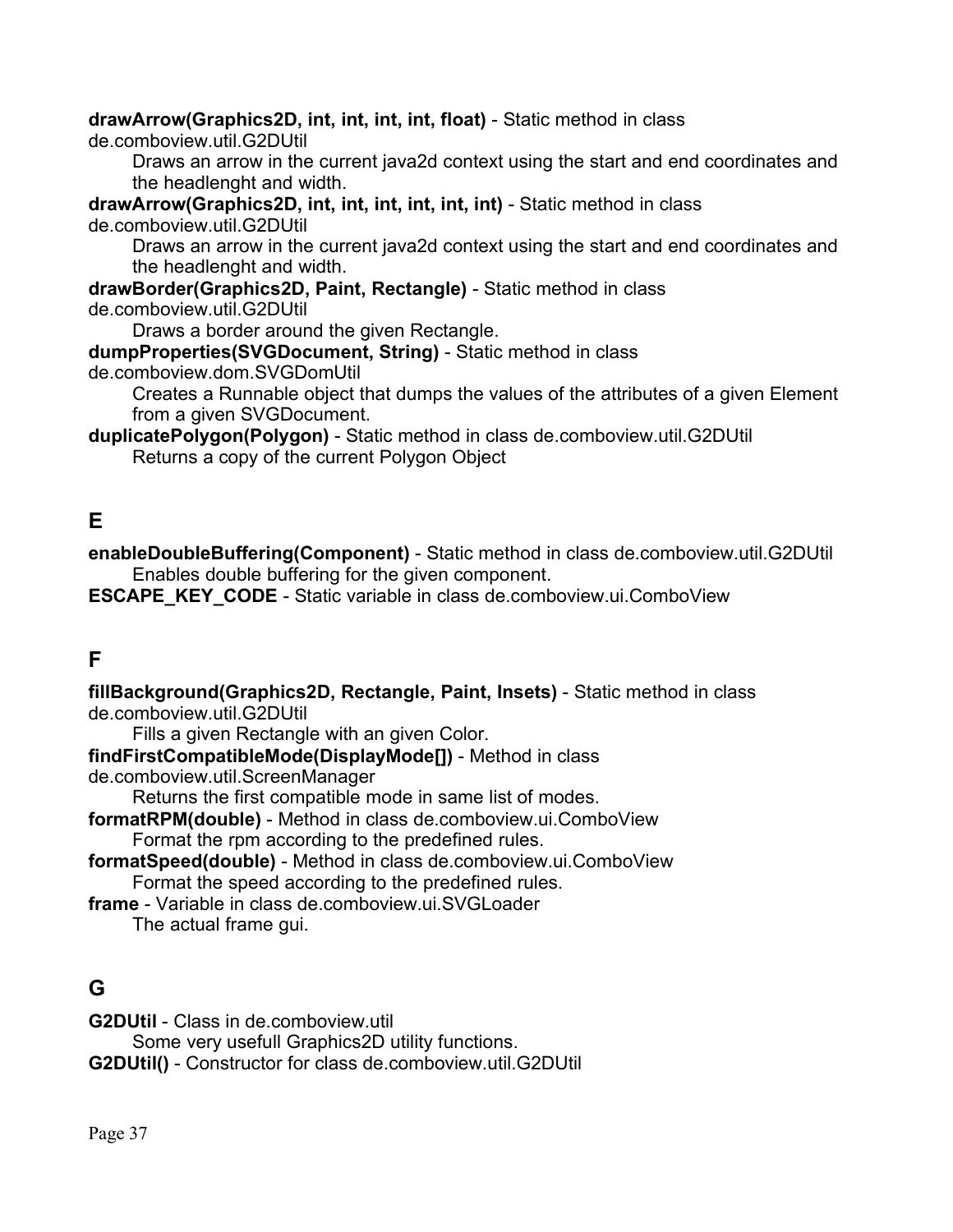**generateRandomRPM()** - Static method in class de.comboview.dom.SVGDomUtil Generate a random rpm in format <0-MAX\_SPEED/>.<0-MAX\_DECIMAL/>.

- **generateRandomSpeed()** Static method in class de.comboview.dom.SVGDomUtil Generate a random speed in format <0-MAX\_SPEED/>.<0-MAX\_DECIMAL/>.
- **getAllIDs(SVGDocument)** Static method in class de.comboview.dom.SVGDomUtil Returns all Element Id attributes from a given SVG document.
- **getCompatibleDisplayModes()** Method in class de.comboview.util.ScreenManager Returns same list of compatible display modes for the default device on the system.
- **getCurrentDisplayMode()** Method in class de.comboview.util.ScreenManager Returns the current display mode.
- **getFullScreenWindow()** Method in class de.comboview.util.ScreenManager Returns the window currently used in full screen mode.
- **getGraphics()** Method in class de.comboview.util.ScreenManager Gets the graphics context for the display.
- **getHeight()** Method in class de.comboview.util.ScreenManager Returns the height of the window currently used in full screen mode.
- **getIntersection(Line2D, Line2D)** Static method in class de.comboview.util.G2DUtil Returns the point of intersection between two line segments or null if there is no intersection.
- **getQualityRenderingHints()** Static method in class de.comboview.util.G2DUtil Returns RenderingHints that make better Java2D rendering output.
- **getSpeedRenderingHints()** Static method in class de.comboview.util.G2DUtil Returns RenderingHints that speed up the Java2D rendering output.
- **getTextHeight(Graphics)** Static method in class de.comboview.util.G2DUtil Return the displayable height of a string using the given Graphics context.
- **getTextWidth(Graphics, String)** Static method in class de.comboview.util.G2DUtil Return the displayable width of a string using the given Graphics context.
- **getWidth()** Method in class de.comboview.util.ScreenManager Returns the width of the window currently used in full screen mode.

## **H**

**HI\_RES\_MODES** - Static variable in class de.comboview.ui.ComboView

## **I**

**init()** - Method in class de.comboview.ui.ComboView

Initializes the GUI in full screen mode and loads the desired SVG Template. **initGUI()** - Method in class de.comboview.ui.ComboView

Init all gui components of the Comboviewer.

**initLogger()** - Static method in class de.comboview.ui.SVGLoader Helper function that is used to initialize the log4j accordingly.

## **L**

**label** - Variable in class de.comboview.ui.SVGLoader

Page 38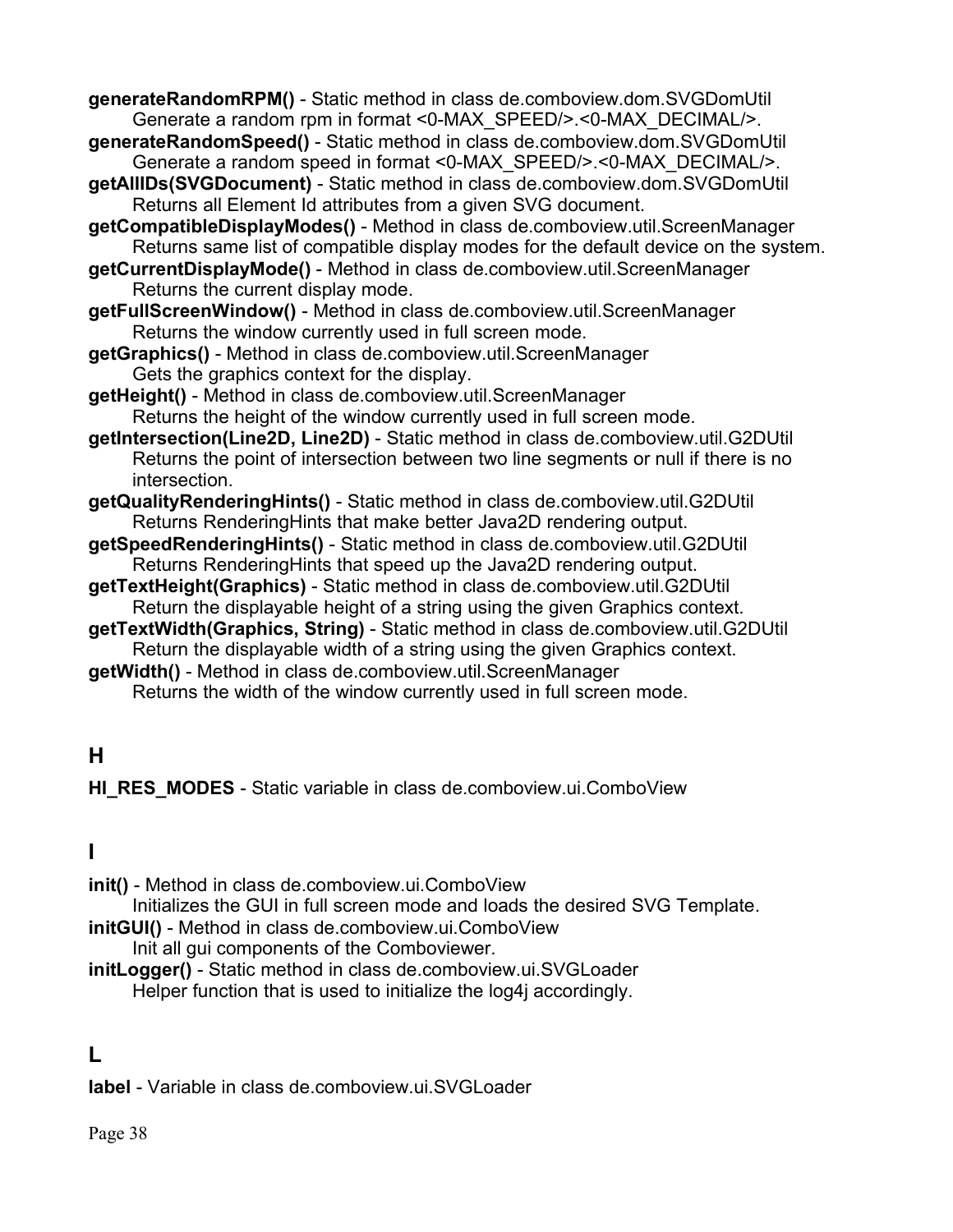some label

**lineBresenham(int, int, int, int)** - Static method in class de.comboview.util.G2DUtil Creates a line according to bresenheim alg using the given start and end coordinates.

- **loadTemplate()** Method in class de.comboview.ui.ComboView Loads the defined svg template from the system classpath.
- **lostEventChannel()** Method in class de.comboview.ComboViewDataReceiver Case that some event is lost during the transportation.

### **M**

**main(String[])** - Static method in class de.comboview.ComboViewService

Used to start and stop the service.

**main(String[])** - Static method in class de.comboview.ui.ComboView

**main(String[])** - Static method in class de.comboview.ui.SVGLoader used for testing only

**MAX\_ARC** - Static variable in class de.comboview.ui.ComboView

**MAX\_DECIMAL** - Static variable in class de.comboview.dom.SVGDomUtil which is the max int that can be shown after the decimal sign.

**MAX\_RPM** - Static variable in class de.comboview.dom.SVGDomUtil The max rpm that can be shown.

MAX RPM - Static variable in class de.comboview.ui.ComboView

**MAX\_SPEED** - Static variable in class de.comboview.dom.SVGDomUtil The max speed that can be shown.

**mode** - Variable in class de.comboview.util.ScreenManager

## **N**

**NEED\_TYPE\_VEHICLE\_DATA** - Static variable in class de.comboview.ComboViewService The required event data type.

## **O**

**onEvent(IDLEntity, String)** - Method in class de.comboview.ComboViewDataReceiver A new event is received.

### **P**

**POINTS\_NAME** - Static variable in class de.comboview.dom.SVGDomUtil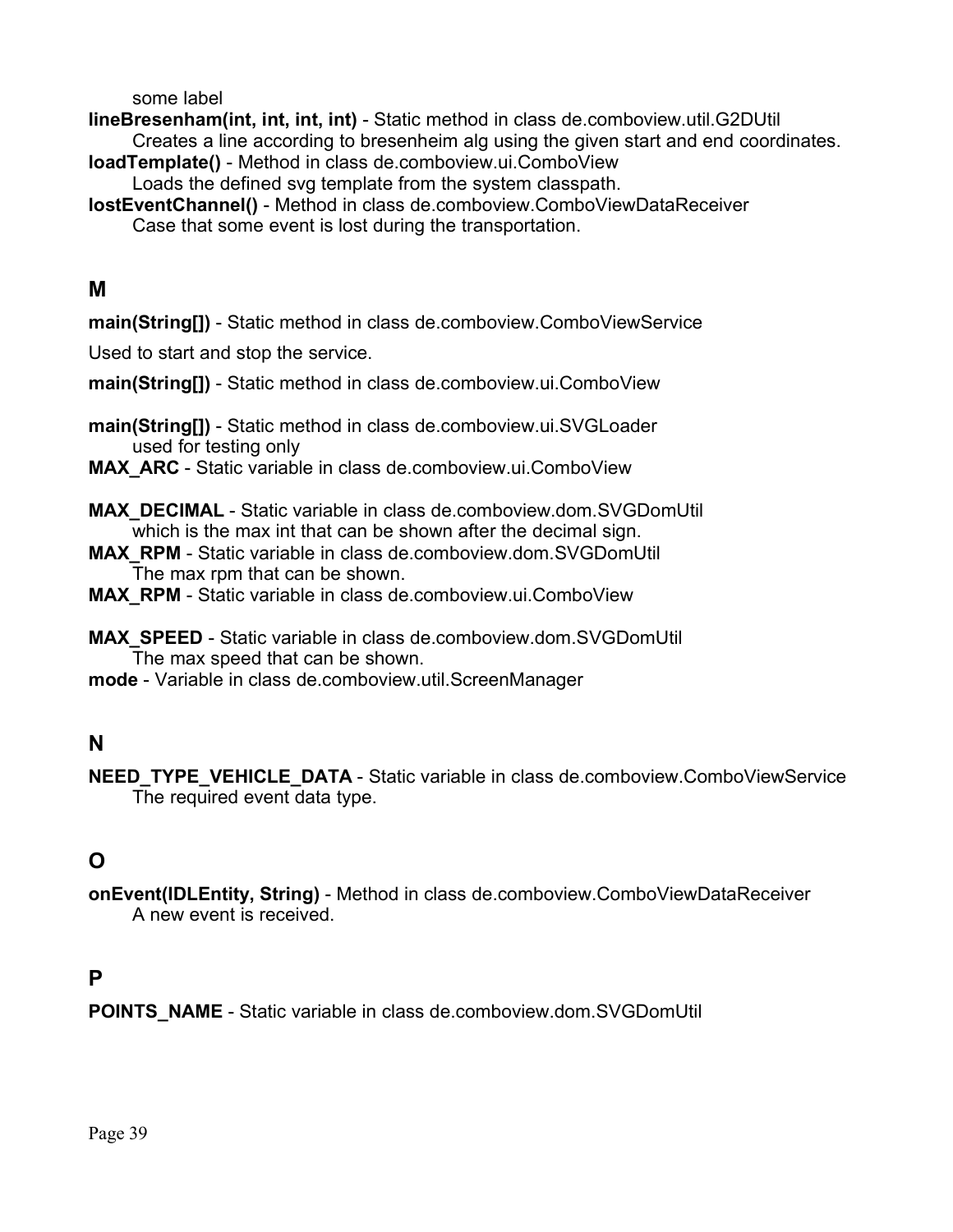**R**

**repaintAllFrames()** - Static method in class de.comboview.util.G2DUtil Updates all visible frames in the current Java VM.

**restoreScreen()** - Method in class de.comboview.util.ScreenManager Restores the screen's display mode.

**rotate(BridgeContext, Element, double, Element)** - Static method in class de.comboview.dom.SVGDomUtil

Rotates a given Element with the given angle according to a Element center. **ROUND\_BIG** - Static variable in class de.comboview.util.G2DUtil

**ROUND\_MEDIUM** - Static variable in class de.comboview.util.G2DUtil

**RPM\_ID** - Static variable in class de.comboview.ui.ComboView

**runThread()** - Method in class de.comboview.ComboViewService

## **S**

**scheduleUpdate(JSVGCanvas, Runnable)** - Static method in class

de.comboview.dom.SVGDomUtil

Causes the SVGCanvas to sunc its visual representation with the underlying data. **screen** - Static variable in class de.comboview.ui.ComboView

**ScreenManager** - Class in de.comboview.util

The ScreenManager class manages initializing and displaying full screen graphics modes.

**ScreenManager()** - Constructor for class de.comboview.util.ScreenManager Creates same new util.ScreenManager object.

**SERVICE\_NAME** - Static variable in class de.comboview.ComboViewService The service name.

**setFontFamily(SVGDocument, String, String)** - Static method in class de.comboview.dom.SVGDomUtil

Creates a Runnable object that changes the font-family attribute of all attributes that start with the given Id in a given SVGDocument.

**setFullScreen(DisplayMode, Component)** - Method in class

de.comboview.util.ScreenManager

Enters full screen mode and changes the display mode.

**show()** - Method in class de.comboview.ui.SVGDomModifierUI

**SPEED\_ID** - Static variable in class de.comboview.ui.ComboView

- **STARTING\_ANGLE** Static variable in class de.comboview.dom.SVGDomUtil The starting angle of the RPM display
- **stop()** Method in class de.comboview.ui.ComboView Terminates the GUI.

#### **stopGeneration** - Static variable in class de.comboview.ui.ComboView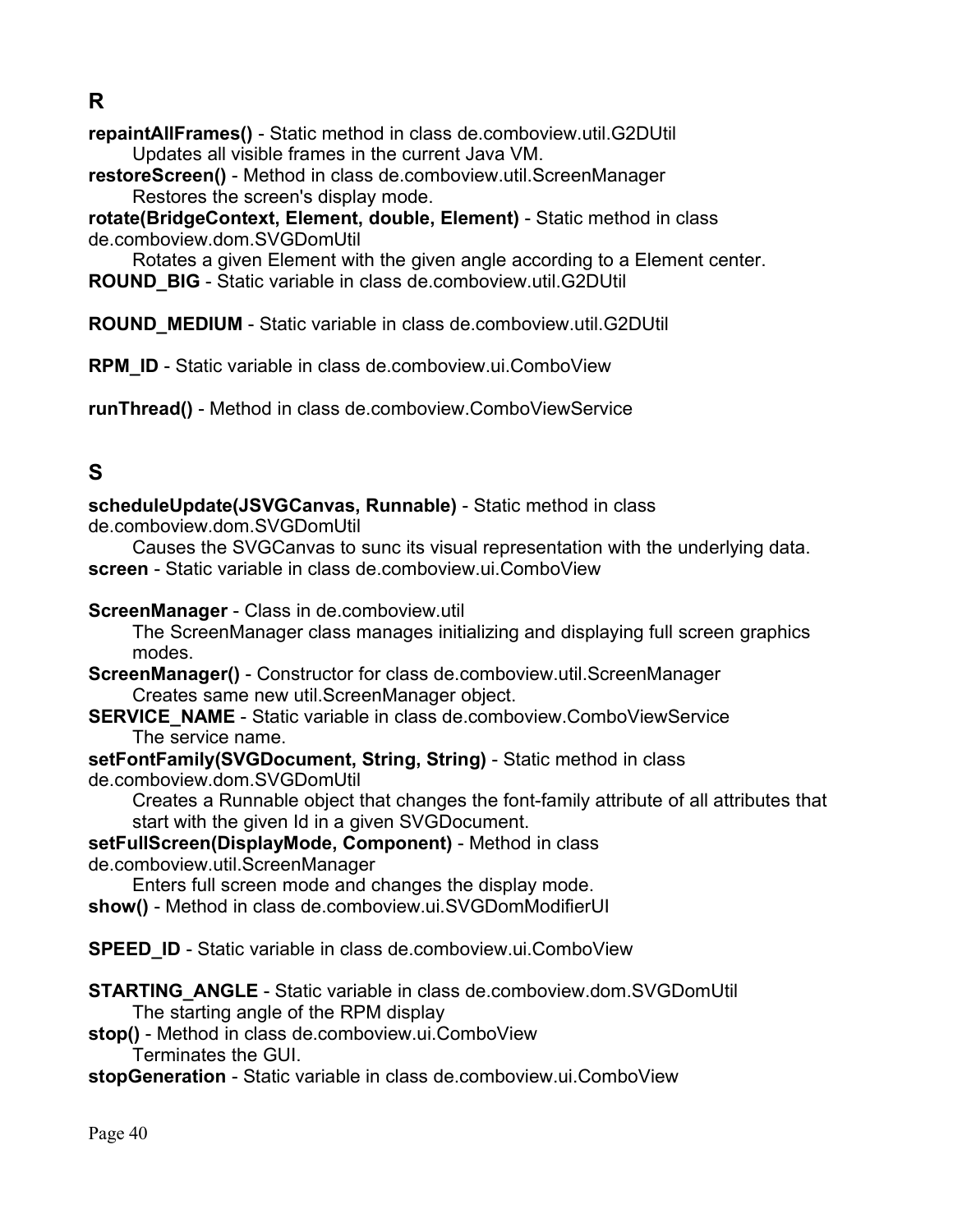Flag indicating if the generation of speed and rpm values should continue. **svgCanvas** - Variable in class de.comboview.ui.ComboView

**svgCanvas** - Variable in class de.comboview.ui.SVGLoader

the svg canvas that is responsible for the load of the svg documents

**SVGDomModifierUI** - Class in de.comboview.ui

The GUI Component that is able to modify dynamically some options and values in a given SVG rendering output from Batik.

**SVGDomModifierUI(JSVGCanvas)** - Constructor for class

de.comboview.ui.SVGDomModifierUI

**SVGDomUtil** - Class in de.comboview.dom

Utility class that contains usefull functions for manipulation of the DOM model of a given SVG file.

**SVGDomUtil()** - Constructor for class de.comboview.dom.SVGDomUtil

**SVGLoader** - Class in de.comboview.ui

The main entry point for the SVG Application.

**SVGLoader(JFrame)** - Constructor for class de.comboview.ui.SVGLoader Default Contrustor.

## **T**

**TEMPLATE\_BACKGROUND** - Static variable in class de.comboview.ui.ComboView

#### **toggleVisibility(SVGDocument, String)** - Static method in class

de.comboview.dom.SVGDomUtil

Creates a Runnable object that toggles the visibility a given Element from a given SVGDocument.

**toString(int[])** - Static method in class de.comboview.util.G2DUtil

Convert an array of ints to string usefull for debug outputs

**translate(BridgeContext, Element, double, double)** - Static method in class de.comboview.dom.SVGDomUtil

Translates a given Element with the given coordinates

## **U**

**update()** - Method in class de.comboview.util.ScreenManager Updates the display.

- **updateModel(String, String, String, String)** Method in class de.comboview.ui.ComboView Used to update the SVD DOM model and update its graphical representation.
- **updateRPM(double)** Method in class de.comboview.ui.ComboView

Updates the ComboView with the new rpm value.

**updateSpeed(double)** - Method in class de.comboview.ui.ComboView Updates the ComboView with the new speed value.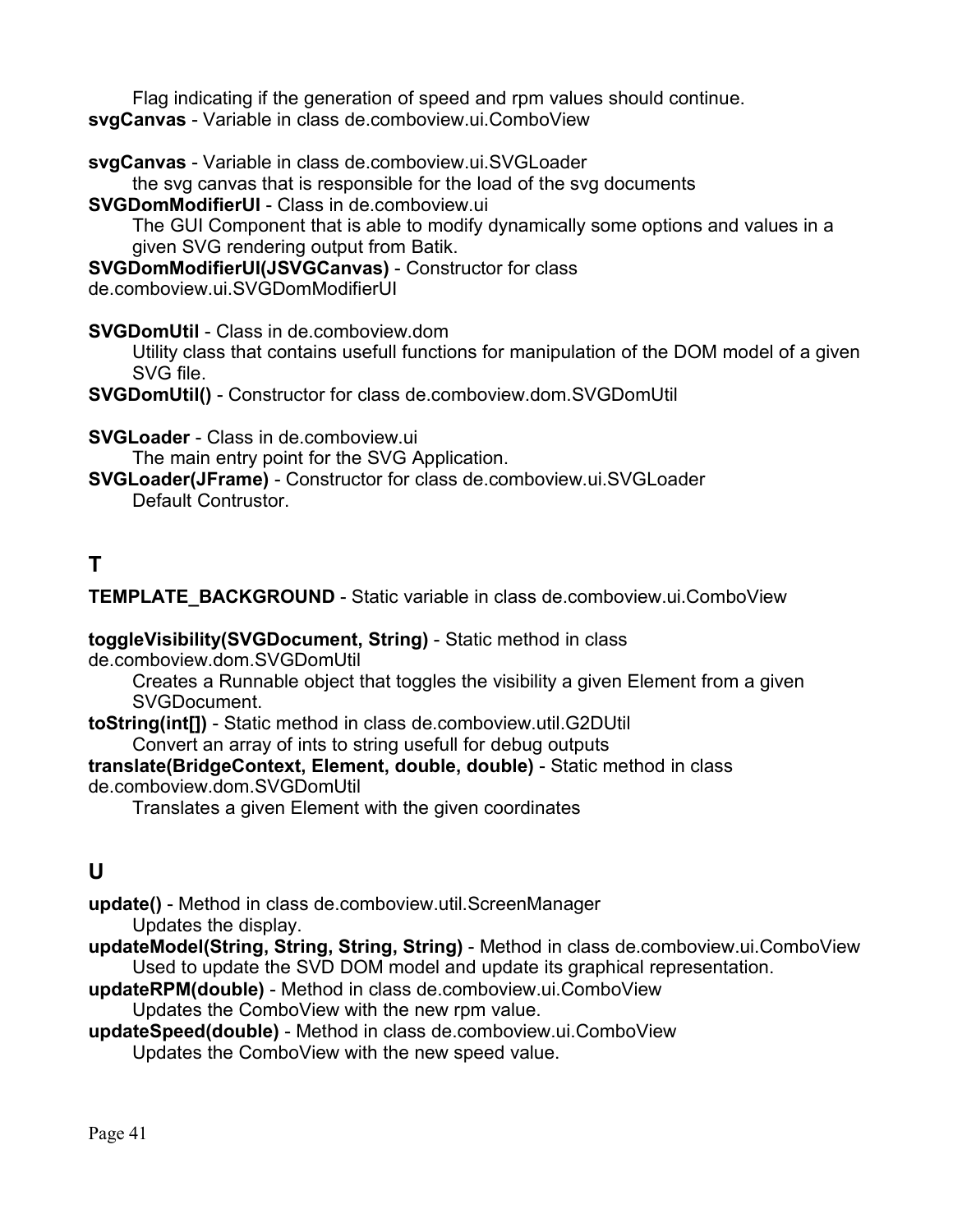**view** - Variable in class de.comboview.ComboViewDataReceiver

**view** - Variable in class de.comboview.ComboViewService The combo viewer of the service **VISIBILITY\_NAME** - Static variable in class de.comboview.dom.SVGDomUtil

**VISIBILITY\_VALUE\_HIDDEN** - Static variable in class de.comboview.dom.SVGDomUtil

**VISIBILITY\_VALUE\_VISIBLE** - Static variable in class de.comboview.dom.SVGDomUtil

## *B: Glossary*

**Bitmap** graphics Bitmap or raster formats treat each graphic as a collection of dots called bitmap, assigning a specific color to each pixel. When viewed as a whole, this collection makes up an image.

**Filter effects** "A filter effect consists of a series of graphics operations that are applied to a given source graphic to produce a modified graphical result."(W3C, 2001)

**SMIL** "The Synchronized Multimedia Integration Language (SMIL, pronounced "smile") enables simple authoring of interactive audiovisual presentations. SMIL is typically used for "rich media"/multimedia presentations which integrate streaming audio and video with images, text or any other media type. SMIL is an easy-to-learn HTML-like language, and many SMIL presentations are written using a simple text-editor." (W3C, 2002)

**SVG** SVG is the acronym for "Scalable Vector Graphics", which is a XML- based vector graphic standard for Web graphics developed by the World Wide Web consortium (W3C).

**Vector** graphics Vector images are built up of many individual, scalable geometric objects defined by mathematical functions. Hence they consist of lines, curves, paths and other shapes. Therefore it is possible to render them at the highest feasible quality level.

**W3C** "The World Wide Web Consortium was created in October 1994 to lead the World Wide Web to its full potential by developing common protocols that promote its evolution and ensure its interoperability. W3C has more than 500 Member organizations from around the world and has earned international recognition for its contributions to the growth of the Web." (W3C, 1999).

**XHTML** "XHTML 1.0 is the W3C's first Recommendation for XHTML, following on from earlier work on HTML 4.01, HTML 4.0, HTML 3.2 and HTML 2.0. With a wealth of features, XHTML 1.0 is a reformulation of HTML 4.01 in XML, and combines the strength of HTML 4 with the power of XML.

**XHTML** 1.0 is the first major change to HTML since HTML 4.0 was released in 1997. It brings the rigor of XML to Web pages and is the keystone in W3C's work to create standards that provide richer Web pages on an ever increasing range of browser platforms including cell phones, televisions, cars, wallet sized wireless communicators, kiosks, and desktops."

(W3C, 2002)

**V**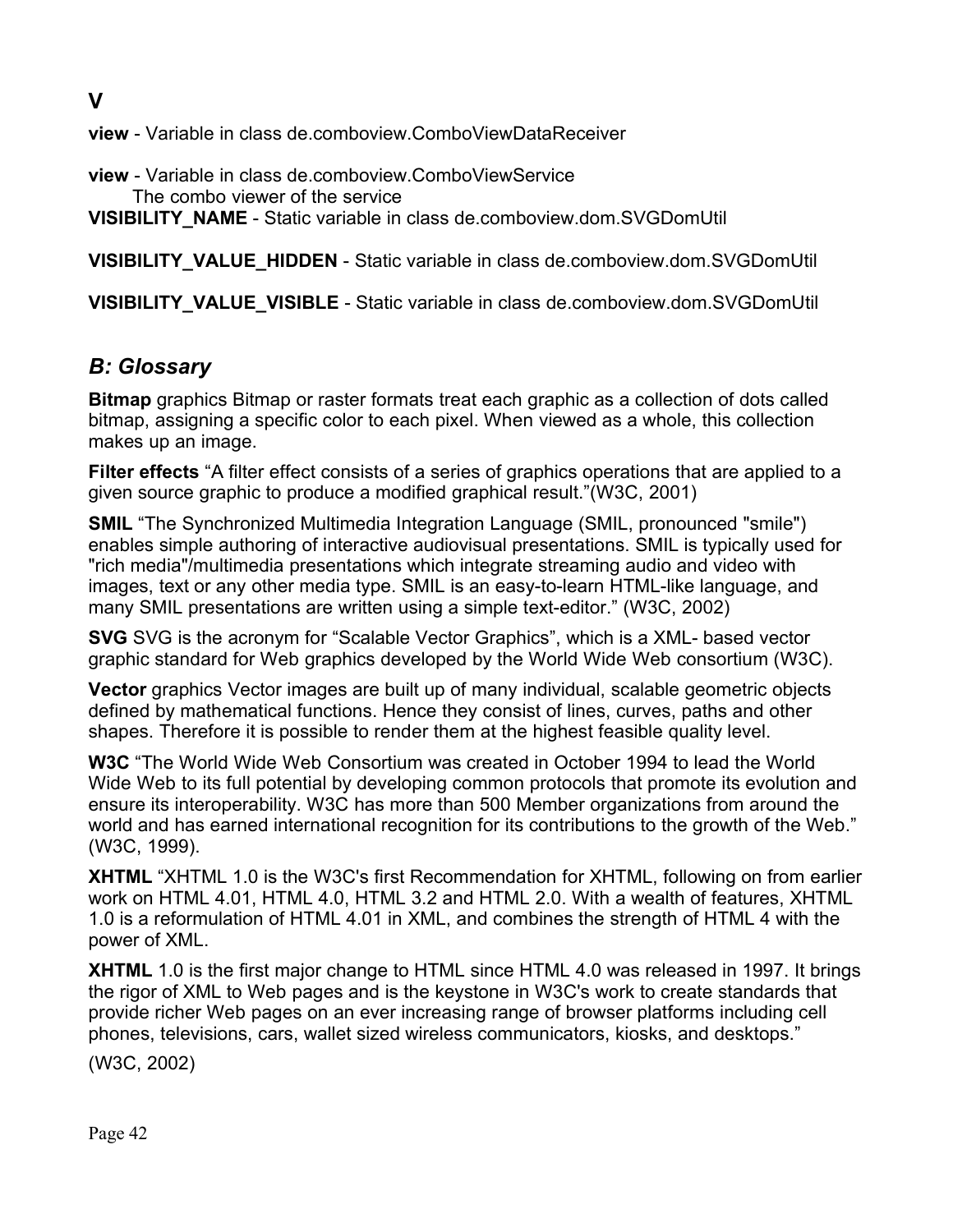**XML** Stands for "Extensible Markup Language". XML was also developed by the W3C in 1996. More information can be found at http://www.w3.org/XML/

**XSL-FO** With the help of XSL-FO stylesheets you can transform your XML document to any desired output format intended for printing like PostScript or PDF.

**XSLT** XSLT is a markup language for transforming XML documents into other XML documents, HTML or WML documents or any other imaginable formats.

**DOM** The DOM (Document Object Model) provides a unique identifier and access to all objects of a web page, including tables, images, graphical objects, etc. This is implemented in a hierarchical way so that a script can identify and modify each single object. The main issue of a clean DOM is that web−based applications usually use a lot of different formats, engines and plugins. However, communication often stops at applications, based on proprietary plugins.

**Java2D** This is not a graphics format but a very sophisticated graphics library for Java developers.

**Transformations** Each element and group may be transformed: translated, resized, rotated and skewed. Transformations may be nested (be careful to use the correct order!) or defined using transformation matrices. This way, it is possible to do all affine transformations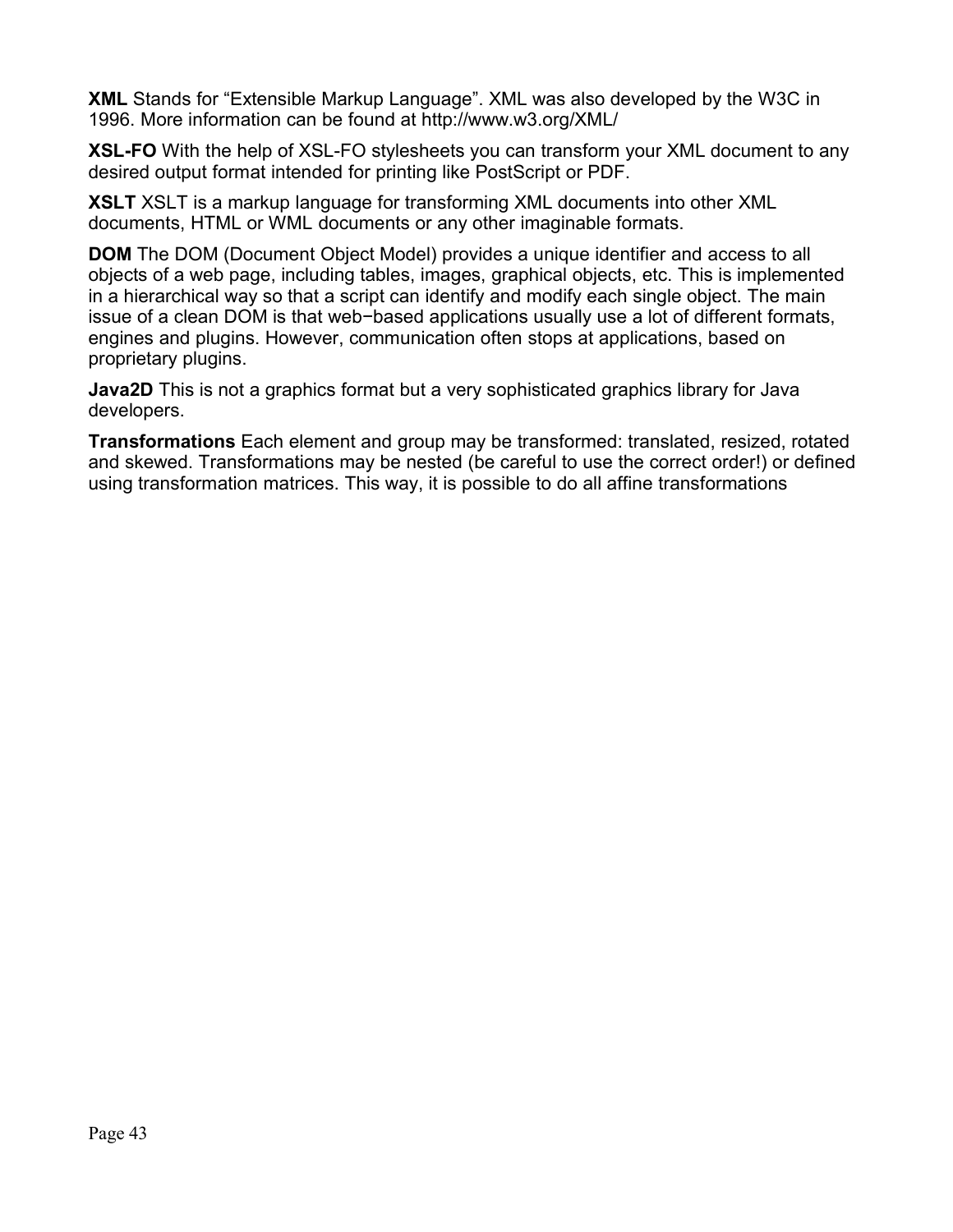## **9 Bibliography**

[1] Dwarf Project Homepage. Technische Universität München. http://www.augmentedreality.de

[2] M. Bauer, B. Bruegge, G. Klinker, A. MacWilliams, T. Reicher,

S. Riss, C. Sandor, and M. Wagner, Design of a Component–Based Augmented Reality Framework, in Proceedings of the International Symposium on Augmented Reality – ISAR 2001, New York, USA, 2001.

[3] Object Management Group, The Common Object Request Broker: Architecture and Specification.

http://www.omg.org/technology/documents/vault.htm#CORBA\_IIOP

[4] Object Management Group, Corba Notification Specification.

http://www.omg.org/technology/documents/vault.htm#svc\_and\_fac

[5] B. Stroustrup, Die C++-Programmiersprache, Addison-Wesley-Longman, Bonn, 3rd ed., 1998.

[6] JUnit Homepage.

http://www.junit.org

[7] Log4j.

http://logging.apache.org/log4j/docs/

[8] K. BECK and E. GAMMA, Test Infected – Programmers Love Writing Tests. http://members.pingnet.ch/gamma/junit.htm

[9] I.E. Sutherland: The Ultimate Display, invited lecture, IFIP Congress 65 [10] Bernd Brügge, Allen H Dutoit: Object-Oriented Software Engineering,

Prentice Hall, New Jersey 2000

[11] W3C: Scalable Vector Graphics.

http://www.w3.org/Graphics/SVG/

[12] W3C: Web Accessibility Initiative.

http://www.w3.org/WAI/

[13] Apache XML Project: Batik.

http://xml.apache.org/batik/

[14] IBM Developer Works.

http://www.ibm.com/developerworks/web/library/x-svgint/

[15] SVG Developers Yahoo Group.

http://groups.yahoo.com/group/svg-developers/

[16] Document Object Model (DOM) Level 2 Core Specification. World Wide Web Consortium recommendation.

http://www.w3.org/TR/DOM-Level-2-Core

[17] SVG Test Suite.

http://www.w3.org/Graphics/SVG/Test/

[18] CSVG Home Page.

http://www.cs.washington.edu/homes/gjb/CSVG/

[19] Java 2D API.

http://java.sun.com/products/java-media/2D/index.html

[20] Adobe SVG Plugin

http://www.adobe.com/svg

[21] Adobe SVG Tutorial

http://www.adobe.com/svg/tutorial/intro.html